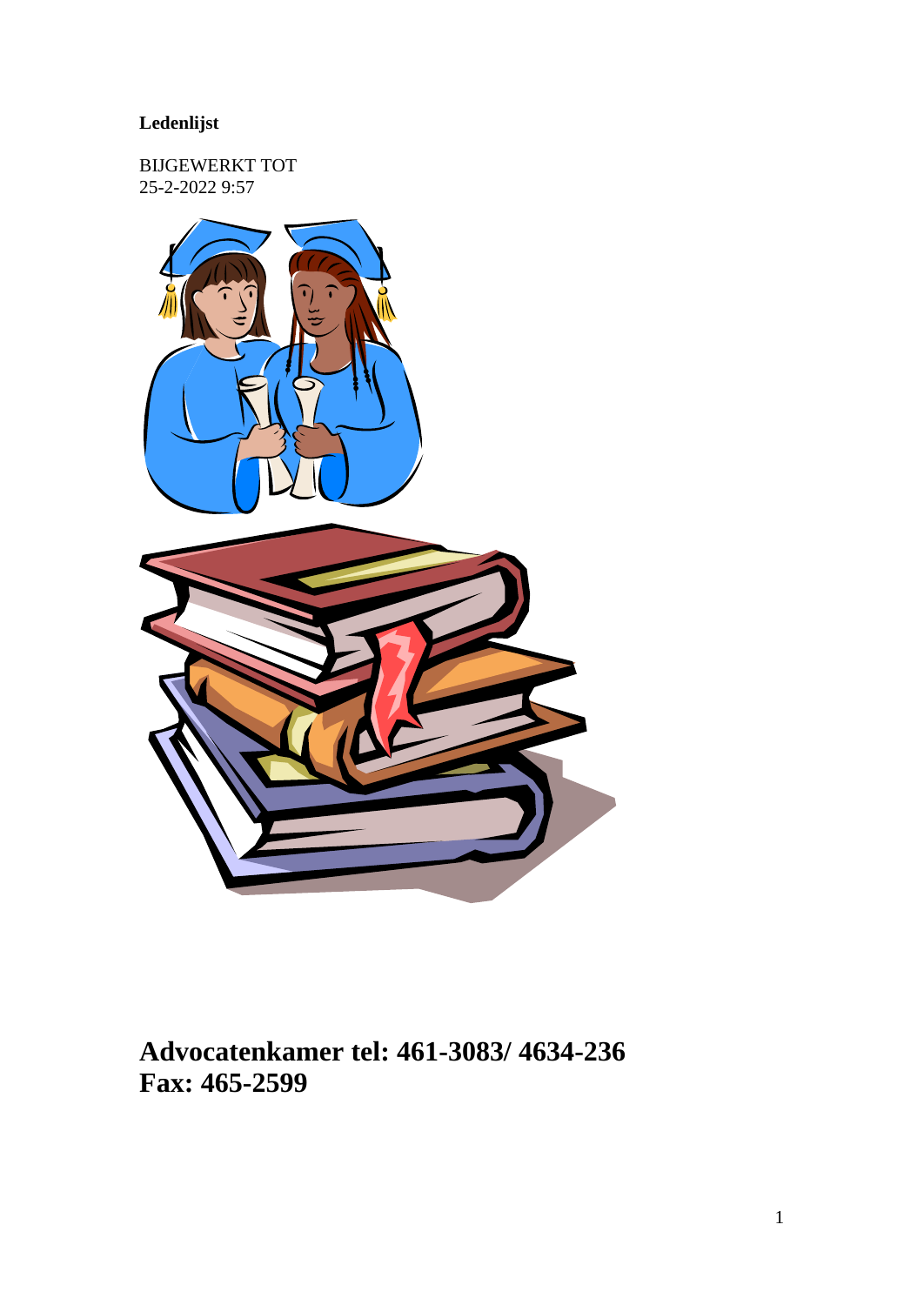#### **Absolute Attorneys**

Hoogstraat 18-22 Port: 513-3678 [www.absoluteattorneys.com](http://www.absoluteattorneys.com/)

| mr. P. A. van Dort | dort@absoluteattorneys.com     |
|--------------------|--------------------------------|
| mr. B. Hendriks    | hendriks@absoluteattorneys.com |

#### **AMDC Law**

Attorney at law Fransche Bloemweg 4

Port: 560-3382

**[www.aircraftregistrationaruba.com](http://www.aircraftregistrationaruba.com/) [www.amdclaw.com](http://www.amdclaw.com/)**

mr. E. A. D. M. E. J. Wever [d.wever@amdclaw.com](mailto:d.wever@amdclaw.com)

### **Algemeen Pensioenfonds van Curaçao Legal Department**

|                       | Schouwburgweg 26<br>P.O. Box 502<br>www.apc.cw | Fax: 461-1280 |
|-----------------------|------------------------------------------------|---------------|
| Mw. mr. A. D. Juliana | $a$ . juliana@apc.cw                           | Tel: 434-3106 |
| mr. I. Narain         | $i$ .narain@apc.cw                             | Tel: 434-3107 |

### **Van Arkel & Luttikhuizen Advocaten**

Nijmegenstraat 41 Tel: 461-1880 **[www.al-advocaten.com](http://www.al-advocaten.com/)** Fax: 461-1979 [info@al-advocaten.com](mailto:info@al-advocaten.com)

| vanarkel@al-advocaten.com<br>luttikhuizen@al-advocaten.com           |
|----------------------------------------------------------------------|
| henriquez@al-advocaten.com<br>$\text{giel}\,\omega$ al-advocaten.com |
|                                                                      |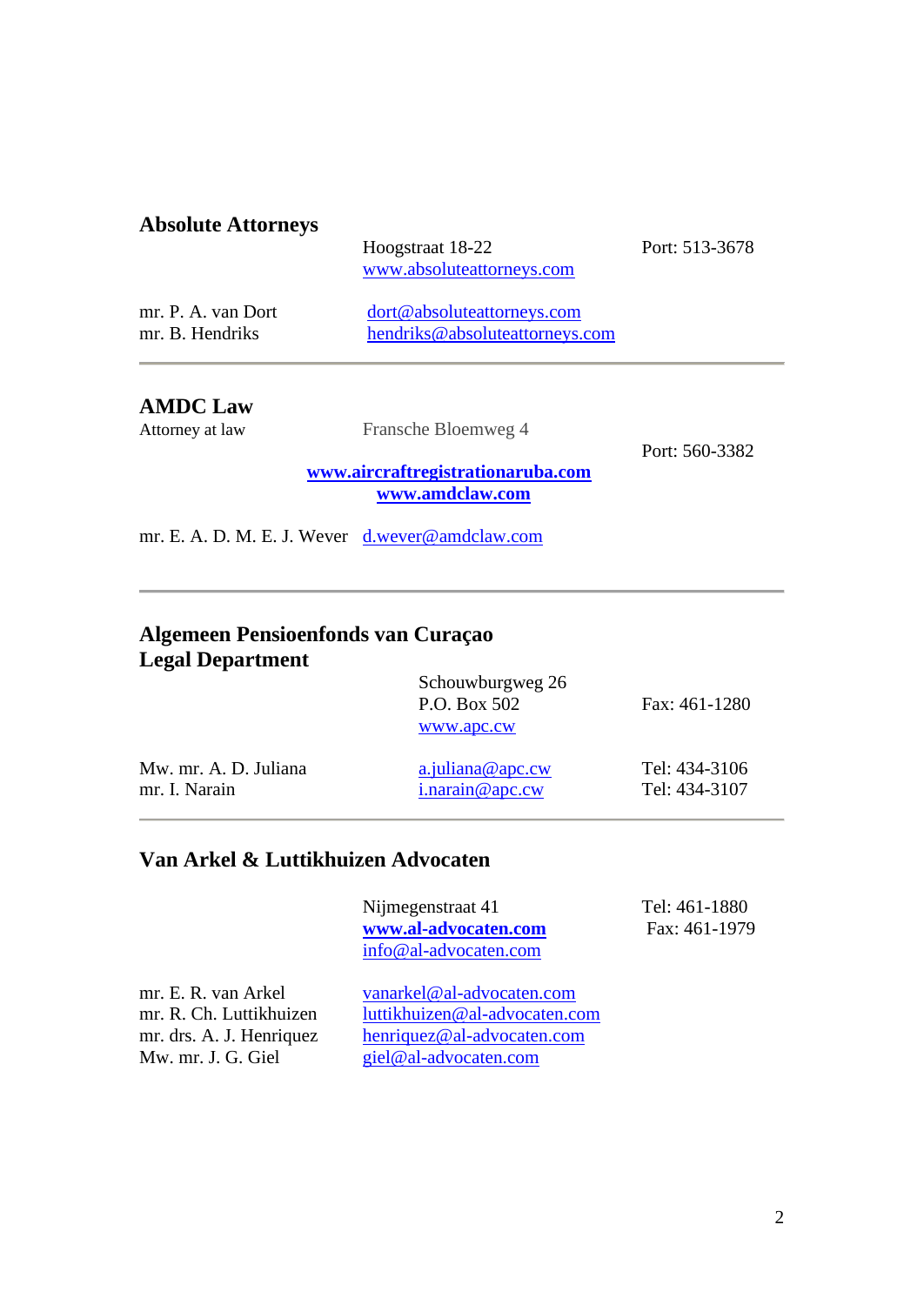### **Asjes/Carrega**

Advocaten. Attorneys at Law

|                                          | Santa Rosaweg 94                                                                                    |                                |
|------------------------------------------|-----------------------------------------------------------------------------------------------------|--------------------------------|
|                                          | $info@$ as jes-carrega.com                                                                          | Tel: 462-3089<br>Fax: 462-3091 |
| mr. Q. D. A. Carrega<br>Mw. mr. L. Asjes | $\frac{q \text{u} \text{inv} \mathcal{Q}}{q \text{asjes-carrega.com}}$<br>lisanne@asjes-carrega.com |                                |

### **Aqua Terra Law Firm**

|                         | Tampanjaweg 1                                     | Tel: 465 - 2417 |
|-------------------------|---------------------------------------------------|-----------------|
|                         |                                                   | Tel: 841 - 2417 |
| mr. M. Fowler- Davelaar | melanie@aquaterrainvestment.com Fax: $465 - 2415$ |                 |

### **Ayubi-Haakmeester Advocaten / The Law Office of Adir Ayubi**

| Van Eyck van Voorthuyzenweg 18 | Tel: 461-4442       |
|--------------------------------|---------------------|
| www.adirayubi.com              | Fax: 461-4433       |
| $info@{\text{adirayubi.com}}$  | $Wa: +1470800-8832$ |

Mw. mr. S. A. T. Ayubi-Haakmeester [law@ayubi-haakmeester.com](mailto:law@ayubi-haakmeester.com)<br>Dhr. mr. A. K. H. Ayubi mail@adirayubi.com Dhr. mr. A. K. H. Ayubi [mail@adirayubi.com](mailto:mail@adirayubi.com)<br>Mw. mr. A. M. Tromp mail@adirayubi.com Mw. mr. A. M. Tromp

### **Bach Kolling Mediation & Law**

|                                              | Mahaaiweg 7a                | Tel: 676-3692                                    |  |
|----------------------------------------------|-----------------------------|--------------------------------------------------|--|
| mr. A. Bach Kolling                          | Annemarijke@bachkolling.com |                                                  |  |
| <b>Bakhuis Advocaten</b><br>Attorneys at Law | Roermondtstraat 6           | Tel: 465-4159<br>Fax: 465-4159<br>Port: 510-6903 |  |

| bakhuislaw@gmail.com |
|----------------------|
|                      |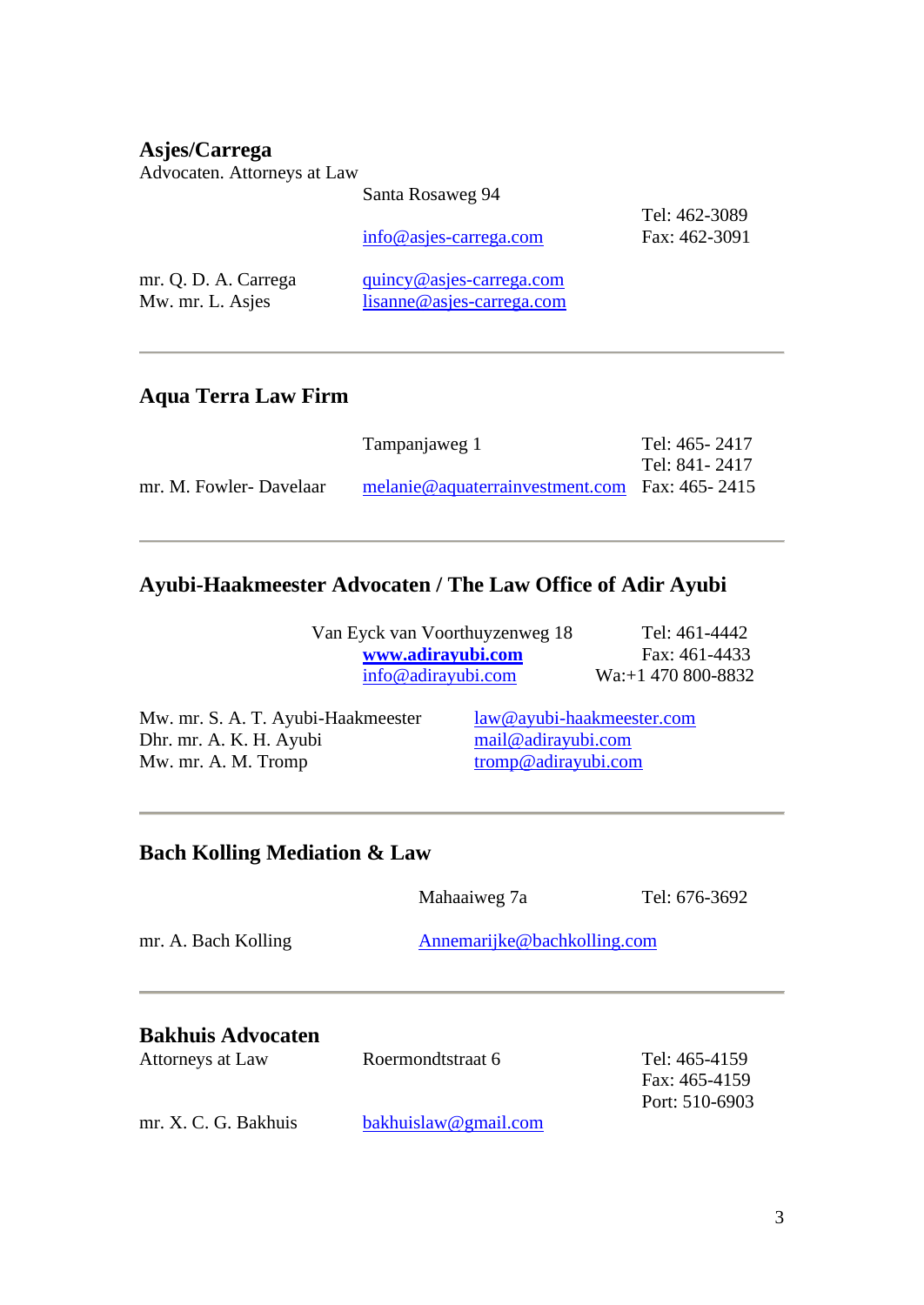| Banco di Caribe N.V. |                                 |                |
|----------------------|---------------------------------|----------------|
|                      | Schottegatweg oost 205          |                |
|                      | P.O.Box 3785                    | Tel:432-3280   |
|                      | www.bancodicaribe.com           | Fax: 432-3680  |
|                      |                                 | Port: 523-6309 |
| Mw. mr. D. Elisa     | dyanira04@hotmail.com           |                |
|                      | dyanira.elisa@bancodicaribe.com |                |

### **BBV Legal** Tel: 461-8899

Scharlooweg 37 Fax: 461-2345

| mr. J. de Baar      | debaar@bbylegal.com      |
|---------------------|--------------------------|
| mr. U. van Bemmelen | vanbemmelen@bbylegal.com |
| mr. W. ten Veen     | tenveen@bbylegal.com     |

### **Becher Legal**

|                      | Pos Cabaai Office Park<br>Schouwburgweg unit 5   | Tel: 465-7327<br>Tel: 737-2025 |
|----------------------|--------------------------------------------------|--------------------------------|
| Mw. mr. M. A. Becher | becherlegal@gmail.com<br>mbecher@becherlegal.com |                                |
|                      |                                                  |                                |

### **Behr Legal**

Port: 560-3111 Mw. mr. K. C. Behr [kelly.behr@behr-legal.com](mailto:kelly.behr@behr-legal.com)

### **Advocatenkantoor BENNETT**

|                       | Grebbelinieweg 44         | Tel: 461-4344/0544 |
|-----------------------|---------------------------|--------------------|
|                       |                           | Fax: 461-2652      |
| Mw. mr. M. B. Bennett | marva. be nnett@gmail.com |                    |
|                       |                           |                    |

### **Bertrand Legal**

|                        | Castorweg 22-24                    | Tel: 461-8183   |
|------------------------|------------------------------------|-----------------|
|                        |                                    | Fax: $461-6305$ |
| Mw. mr. K. D. Bertrand | bertrandlegalconsultancy@gmail.com |                 |
| mr. R. J. Huyzen       | info@ttmlaw.net                    |                 |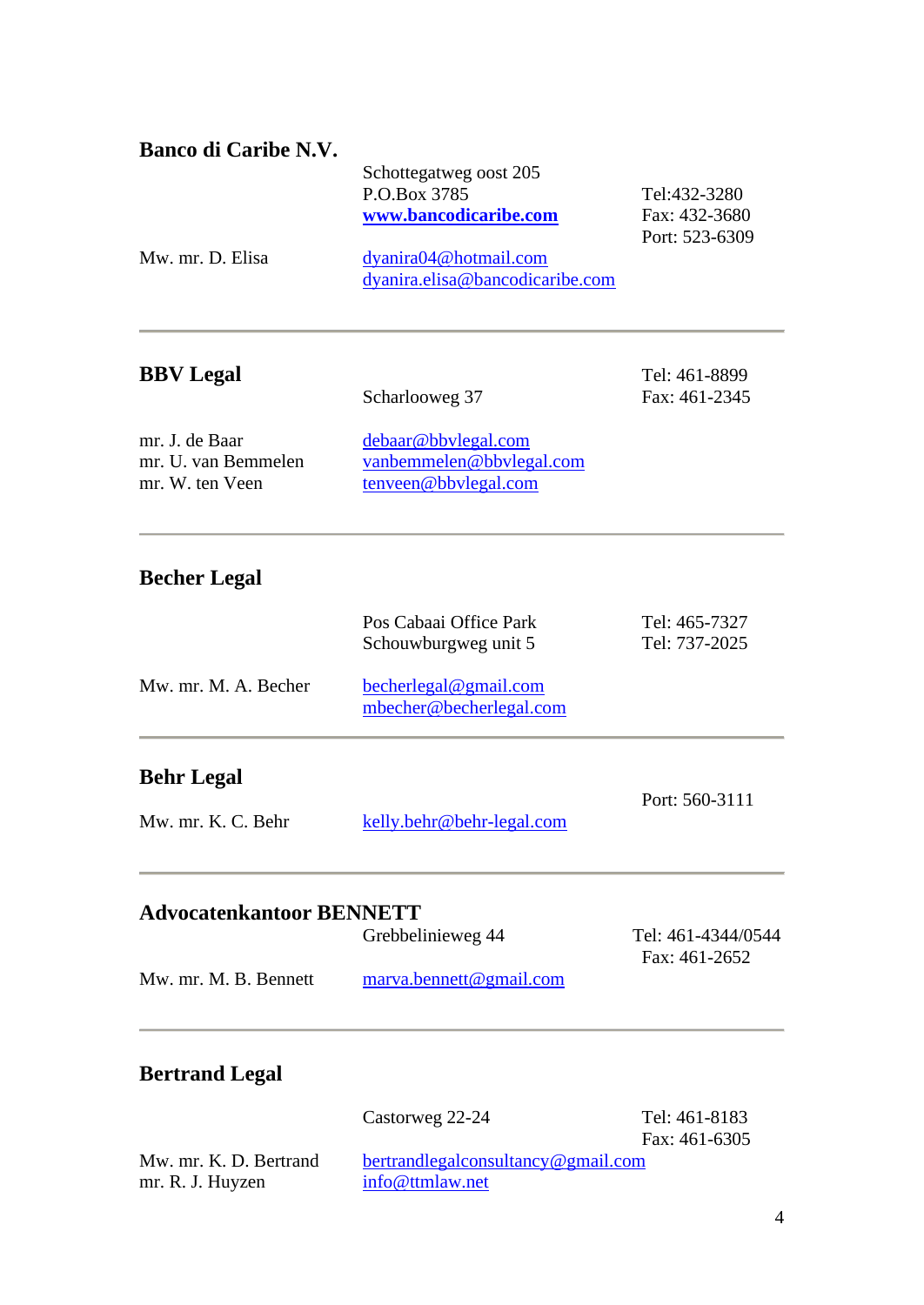### **Advocatenkantoor mr. M.A. van den Berg**

mr. J. C. Maris *jmaris@bzselaw.com* 

|                                                      | Parkietenweg #5                                        | Port: 511-1975                   |
|------------------------------------------------------|--------------------------------------------------------|----------------------------------|
| mr. M. A. van den Berg                               | vandenberglaw@curakamers.nl                            |                                  |
| <b>Melrose Bloem Law Offices</b><br>Attorneys at Law | Chuchubiweg 17, Damacor                                |                                  |
| Mw. mr. M. M. Bloem                                  | info@melrosebloem.com                                  | Port: 561-6650<br>Tel: 737- 6650 |
| <b>Advocatenkantoor Bottse</b>                       | Seroe Bottelier 38                                     |                                  |
| mr. R. P. Bottse                                     | advocaatbottse@gmail.com                               | Tel: 461-7700<br>Port: 511-9626  |
| <b>Advocatenkantoor BRAAM &amp; POLS</b>             |                                                        |                                  |
|                                                      | Comanchestraat 16                                      | Tel: 736-8333<br>Tel:736-8565    |
|                                                      | info@braampols.com                                     | Fax: 736-8528                    |
| mr. H. W. Braam<br>mr. R. A. P. H. Pols              | braam@braampols.com<br>pols@braampols.com              |                                  |
| <b>BZSE Advocaten</b>                                |                                                        |                                  |
|                                                      | Mahaaiweg 7A<br>www.bzselaw.com<br>www.curacao-law.com | Tel: 737-2973<br>Fax: 737-2971   |
| mr. K. Frielink                                      | kfrielink@bzselaw.com                                  |                                  |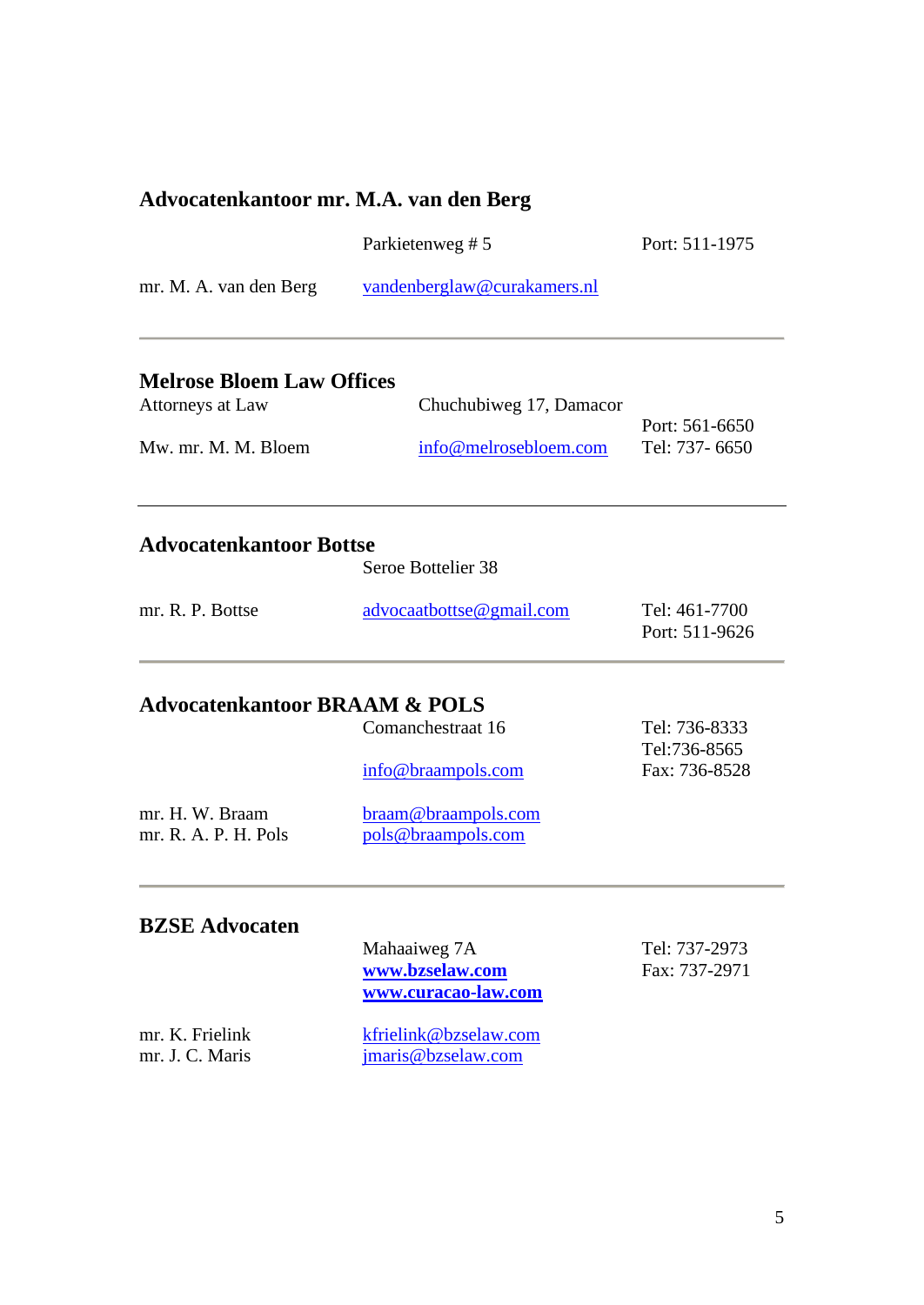#### **Central Bank van Curaçao en Sint Maarten Juridische zaken**

|                                                                                               | Simon Bolivar Plein 1  | Tel: 434-5500 |
|-----------------------------------------------------------------------------------------------|------------------------|---------------|
| Mw. mr. G. S. de Sousa-Hollander g.deSousa-Hollander@centralbank.cw<br>Mw. mr. S. A. C. Sadal | s.sadal@centralbank.cw |               |

### **Da Costa Gomez legal**

| Attorney at Law/Advocaat                                      |                                                         |                |
|---------------------------------------------------------------|---------------------------------------------------------|----------------|
|                                                               | Mahaaiweg 9A                                            | Tel: 843-3245  |
|                                                               |                                                         | Port: 512-4590 |
|                                                               | www.dacostagomezlegal.com<br>info@dacostagomezlegal.com |                |
| Mw. mr. L. Da Costa Gomez<br>Mw. mr. A. M. P. Perigault Monte | lizaima@dacostagomezlegal.com<br>justitiawo@gmail.com   | Port: 521-4350 |

### **Da Costa Gomez & Peterson Law Group**

|                                              | Bon Bini Business Center,<br>Schottegat Oost #10                |                                |
|----------------------------------------------|-----------------------------------------------------------------|--------------------------------|
|                                              | Info@lawgroup.cw                                                | Tel: 843-8722<br>Tel: 843-1486 |
| Mw. mr. S. Da Costa Gomez<br>mr. C. Peterson | dacostagomez@lawgroup.cw Port: 513-1489<br>Peterson@lawgroup.cw | Port: 523-9839                 |

#### **Curaçao Airport Partners (CAP) Legal Counsel**

Margareth Abraham Plasa Tel: 839-1003

Mw. mr. T. C. Carmelia-Martis [tcarmelia@curacao-airport.com](mailto:tcarmelia@curacao-airport.com)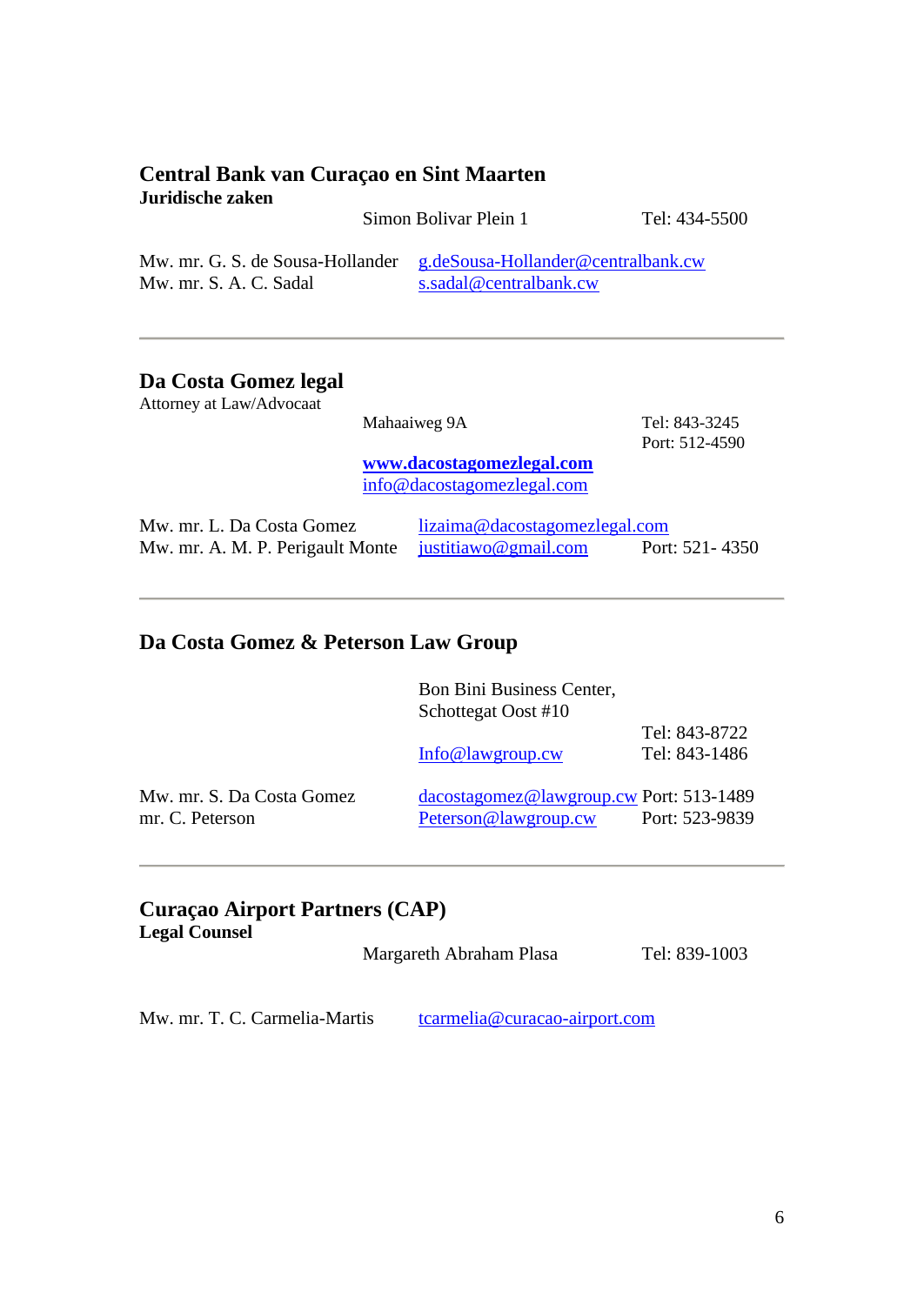| <b>Curacao Law</b>    |                                                                          |                                |
|-----------------------|--------------------------------------------------------------------------|--------------------------------|
|                       | Kaya Cederela # $25a$ , Groot Piscadera<br>PO Box 6058 (postkantoor WTC) |                                |
| mr. A. C. A. Gonzales | info@curacaolaw.com                                                      | Tel: 433-8927<br>Fax: 465-6579 |

#### **Mr. drs. Lydia Davelaar- Franklin**

Attorneys at Law/ Advocaten

Cher- Asile 372 Oranjestraat Tegenover Ebenezer Church Tel: 461-0277<br>www.davelaarlegal.com Port: 513-7407 [www.davelaarlegal.com](http://www.davelaarlegal.com/)

Mevr. mr. drs. L. Davelaar- Franklin [Davelaar@davelaarlegal.com](mailto:Davelaar@davelaarlegal.com)

| <b>Advocaten DIAZ</b><br>mr. R. A. Diaz                                            | Kaya Flamboyan 14 B<br>radiaz@diazattorneys.com                                             | Tel: 738-0909<br>Fax: 738-0606 |
|------------------------------------------------------------------------------------|---------------------------------------------------------------------------------------------|--------------------------------|
| <b>DLadvocaten</b>                                                                 | Mahaaiweg 9A<br>www.dladvocaten.com<br>info@dladvocaten.com<br>secretariaat@dladvocaten.com | Tel: 465-3314<br>Fax: 465-0297 |
| Mw. mr. D. I. E. I. Lichtenberg<br><b>Empire Legal Attorney</b><br>Mw. mr. M. Noor | diahanne@dladvocaten.com<br>Seru Loraweg 196 B<br>info@empire-legal.com                     | Port: 565-0868                 |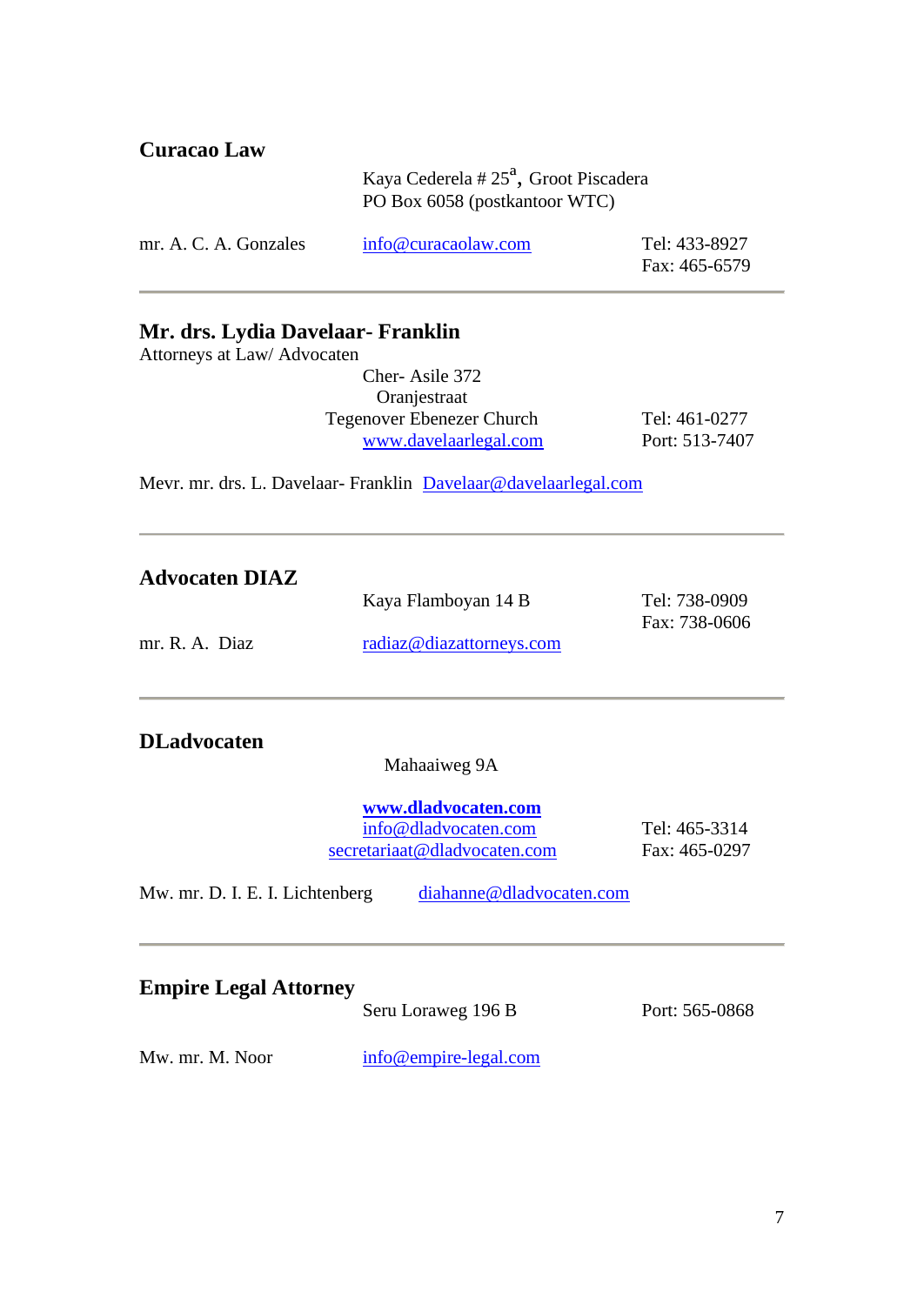### **Advocatenkantoor Meester Engels**

|                         | Reigerweg 2             | Port: 565-5672 |
|-------------------------|-------------------------|----------------|
| mr. drs. D. Engels      | meesterengels@gmail.com |                |
|                         |                         |                |
| Ennia                   | J B Gorsiraweg 6        | Tel: 434-3800  |
| Mw. mr. C. H. M. Fiévez | cfievez@ennia.com       |                |
|                         |                         |                |

### **Van Eps Kunneman van Doorne**

|                                    | Julianaplein 22               |                    |
|------------------------------------|-------------------------------|--------------------|
|                                    |                               | Tel: 461-3400      |
|                                    | info@ekvandoorne.com          | Fax: 461-2023/7497 |
|                                    |                               |                    |
| mr. J. M. R. Statius van Eps (223) | eps@ekvandoorne.com           |                    |
| mr. F. B. M. Kunneman (254)        | kunneman@ekvandoorne.com      |                    |
| mr. F. W. Lunsingh Scheurleer(160) | lunsingh@ekvandoorne.com      |                    |
| mr. R. van den Heuvel (ext. 156)   | heuvel@ekvandoorne.com        |                    |
| mr. R. B. van Hees (ext. 175)      | hees@ekvandoorne.com          |                    |
| Mw. mr. I. M. A. Wolswijk          | wolswijk@ekvandoorne.com      |                    |
| Mw. mr. R. Mogen                   | mogen@ekvandoorne.com         |                    |
| mr. D. Narvaez                     | narvaez@ekvandoorne.com       |                    |
| Mw. mr. S.Osepa                    | osepa@ekvandoorne.com         |                    |
| Mw.mr. D. Engelhardt               | engelhardt@ekvandoorne.com    |                    |
| mr. V. Soeltaansingh               | Soeltaansingh@ekvandoorne.com |                    |
| mr. D. Fabuis                      | fabuis@ekvandoorne.com        |                    |
| Mw. mr. Melitza Willems            | willems@ekvandoorne.com       |                    |
| mr. Tjarda Tazelaar                | tazelaar@ekvandoorne.com      |                    |



Tel: 788 0163 Mahaaiweg 9A Port: 670-2267

Mw. mr. N. A. Evertsz [nedra@evertsz-legal.com](mailto:nedra@evertsz-legal.com)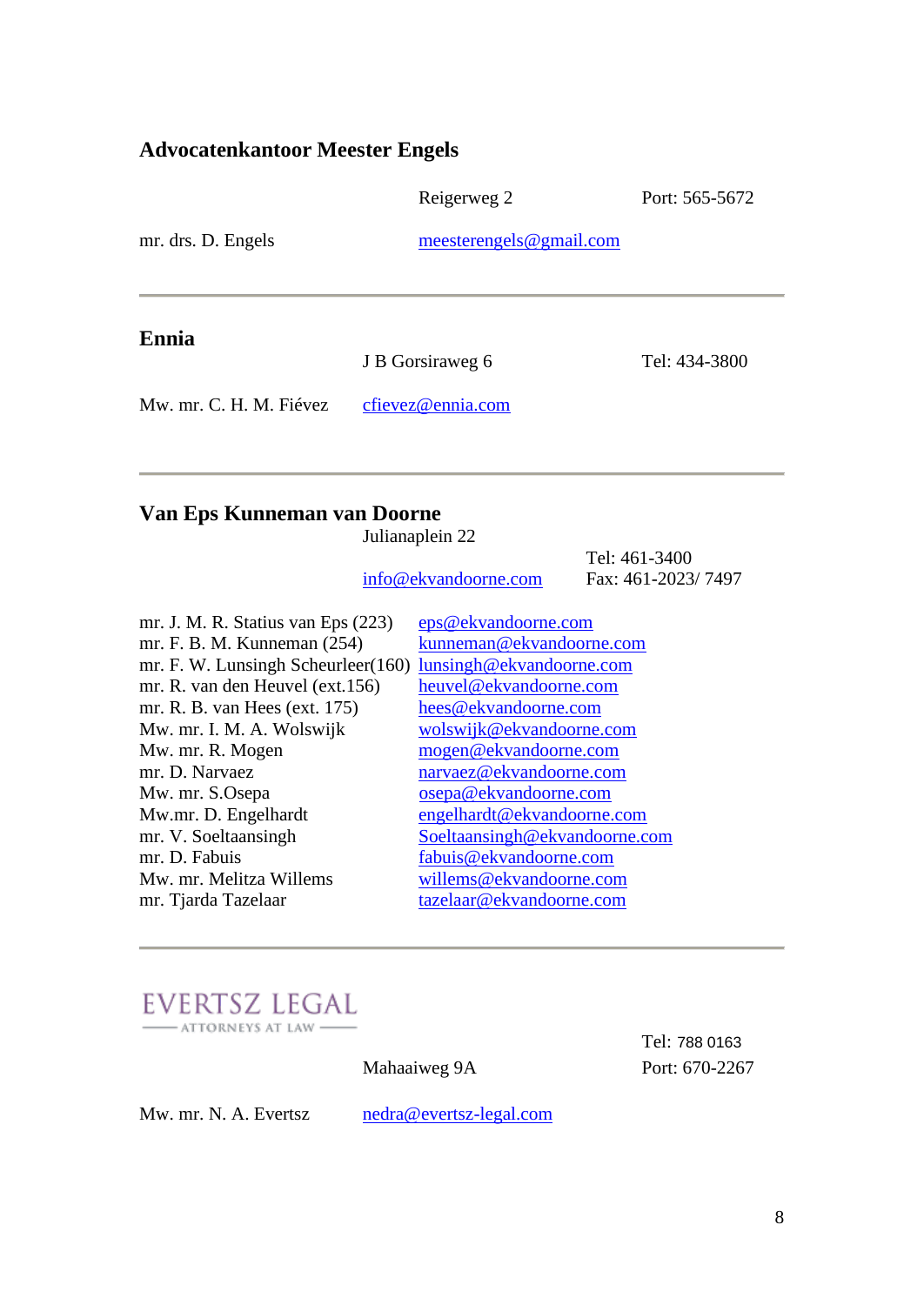### **Lawoffice Fa Si Oen**

| mr. E. Fa Si Oen | Chuchubiweg 17 (Damacor)<br>lawyers@fasioen.com | Tel: 465-3748<br>Tel: 844-0042<br>Fax: 465-2746<br>Port: 562-1226 |
|------------------|-------------------------------------------------|-------------------------------------------------------------------|
|                  |                                                 |                                                                   |
| <b>FCW-LEGAL</b> | Marsweg 1                                       |                                                                   |
|                  |                                                 | Tel: 462-1919                                                     |

|                       |                                      | Fax: 462-1921 |
|-----------------------|--------------------------------------|---------------|
| mr. W. R. Flocker     | wilfred@fcw-legal.com                |               |
| mr. drs. E. Kleist    | $e^{\pi i c \omega t}$ fcw-legal.com |               |
| Mw. mr. S. Vierbergen | $shafny@fcw-legal.com$               |               |

### **La Fleur & Associates**

| Law & Mediation     | Passaatstraat # 8 C            |                  |
|---------------------|--------------------------------|------------------|
|                     | www.lafleur-associates.com     |                  |
|                     |                                | Tel: 465-5732    |
| Mw. mr. S. La Fleur | lafleur@lafleur-associates.com | Fax:465-5733     |
|                     | info@lafleur-associates.com    | Port: 565 - 5706 |

### **Advocatenkantoor mr. W. E. FORTIN**

|                  | Kaya Minguel Suriel 14-A | Tel: 737-3177 |
|------------------|--------------------------|---------------|
|                  |                          | Fax: 737-3235 |
| mr. W. E. Fortin | mr wefortin@hotmail.com  |               |

### **GCB**

Emancipatie Boulevard Dominicio 23

| mr. R. Saleh | saleh $r@gcb.cw$ | Tel: 737-2299 |
|--------------|------------------|---------------|
|              |                  | Fax: 737-2621 |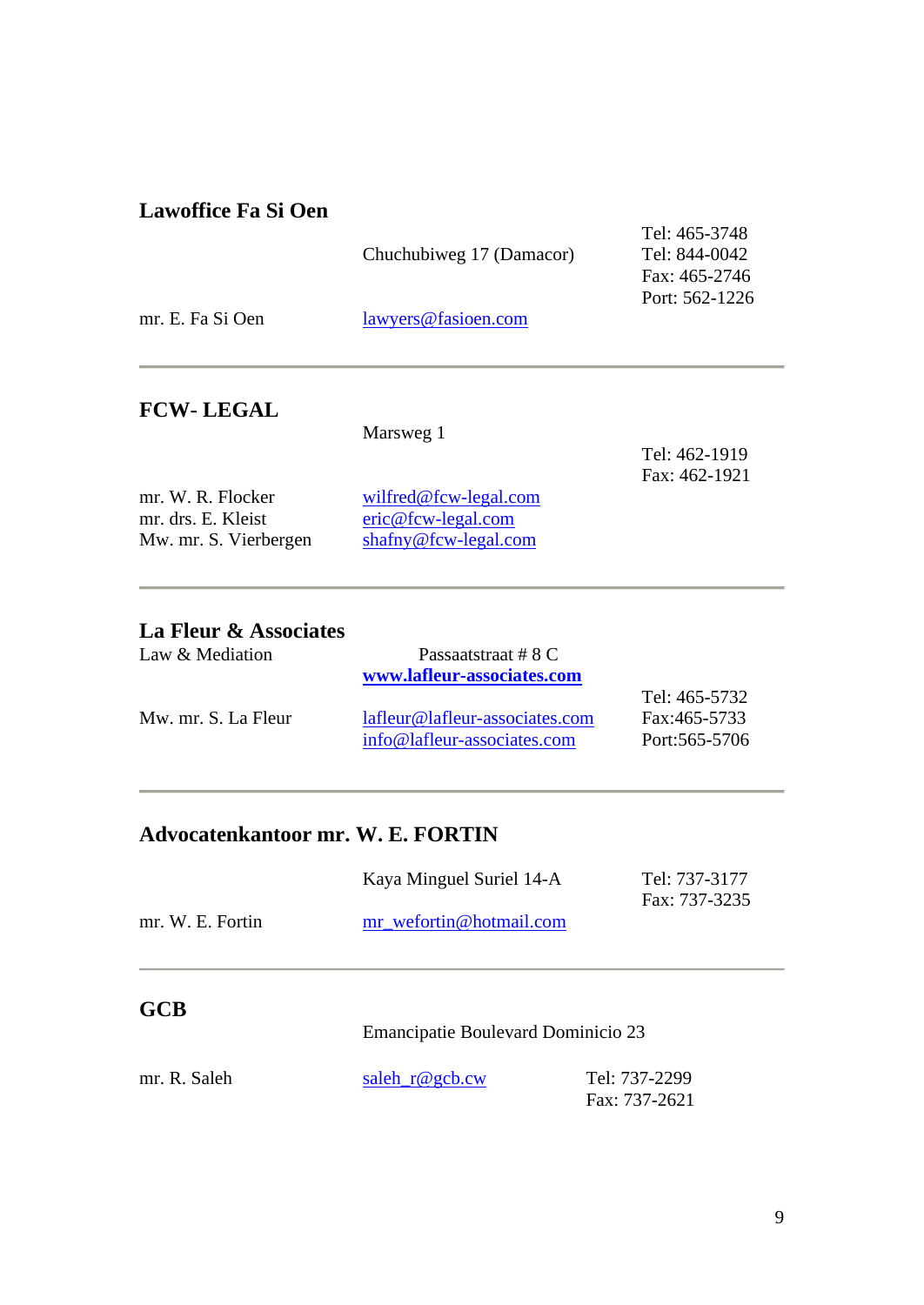#### **GKD Legal & Mediation**

Chuchubiweg 17 Port: 685-1750

Tel: 844-0030

#### **[www.gkd-legalmediation.com](http://www.gkd-legalmediation.com/)**

Mw. mr. G. L. Daal [daal@gkd-advocatenmediators.com](mailto:daal@gkd-advocatenmediators.com)

#### **Bonita Hart, LLM Attorney at Law**

|                 | Magrietlaan 10               | Tel: 736-1690<br>Port: 521-2130 |
|-----------------|------------------------------|---------------------------------|
| Mw. mr. B. Hart | Curação lawyers@tutanota.com |                                 |

# hbn law

L.B. Smithplein 3 Tel: 434-3300 [info@hbnlawtax.com](mailto:info@hbnlawtax.com) Fax: 434-3355

mr. E. R. de Vries [eric.devries@hbnlawtax.com](mailto:eric.devries@hbnlawtax.com%09) mr. L. M. Virginia luigi.virginia@hbnlawtax.com mr. J. Eichhorn ieroen.eichhorn@hbnlawtax.com Mw. mr. D. A. Matroos- Piar [darlene.piar@hbnlawtax.com](mailto:darlene.piar@hbnlawtax.com) Mw. mr. M.T. Aanstoot [madelaine.aanstoot@hbnlawtax.com](mailto:madelaine.aanstoot@hbnlawtax.com) mr. R. Bottse [robert.bottse@hbnlawtax.com](mailto:robert.bottse@hbnlawtax.com) mr. M. Noordhoek [michiel.noordhoek@hbnlawtax.com](mailto:michiel.noordhoek@hbnlawtax.com) mr. T. Matroos [terrence.matroos@hbnlawtax.com](mailto:terrence.matroos@hbnlawtax.com) Mw. mr. N. Soon [nathania.soon@hbnlawtax.com](mailto:nathania.soon@hbnlawtax.com) Mw. mr. M. Woudstra [marcha.Woudstra@hbnlawtax.com](mailto:marcha.Woudstra@hbnlawtax.com) Mw. mr. H. Kirpalani [harshal.kirpalani@hbnlawtax.com](mailto:harshal.kirpalani@hbnlawtax.com) Mw.mr. G. Maria [gislainne.maria@hbnlawtax.com](mailto:gislainne.maria@hbnlawtax.com) Mw.mr. H. M. Weijand [marie.weijand@hbnlawtax.com](mailto:marie.weijand@hbnlawtax.com) Mw. mr. P. Blom [paulina.blom@hbnlawtax.com](mailto:paulina.blom@hbnlawtax.com) mr. F. Simon francois.simon@hbnlawtax.com Mw. mr. F. da Costa Gomez [francine.dacostagomez@hbnlawtax.com](mailto:francine.dacostagomez@hbnlawtax.com) mr. S. G. Kenswil [siegfried.kenswil@hbnlawtax.com](mailto:siegfried.kenswil@hbnlawtax.com)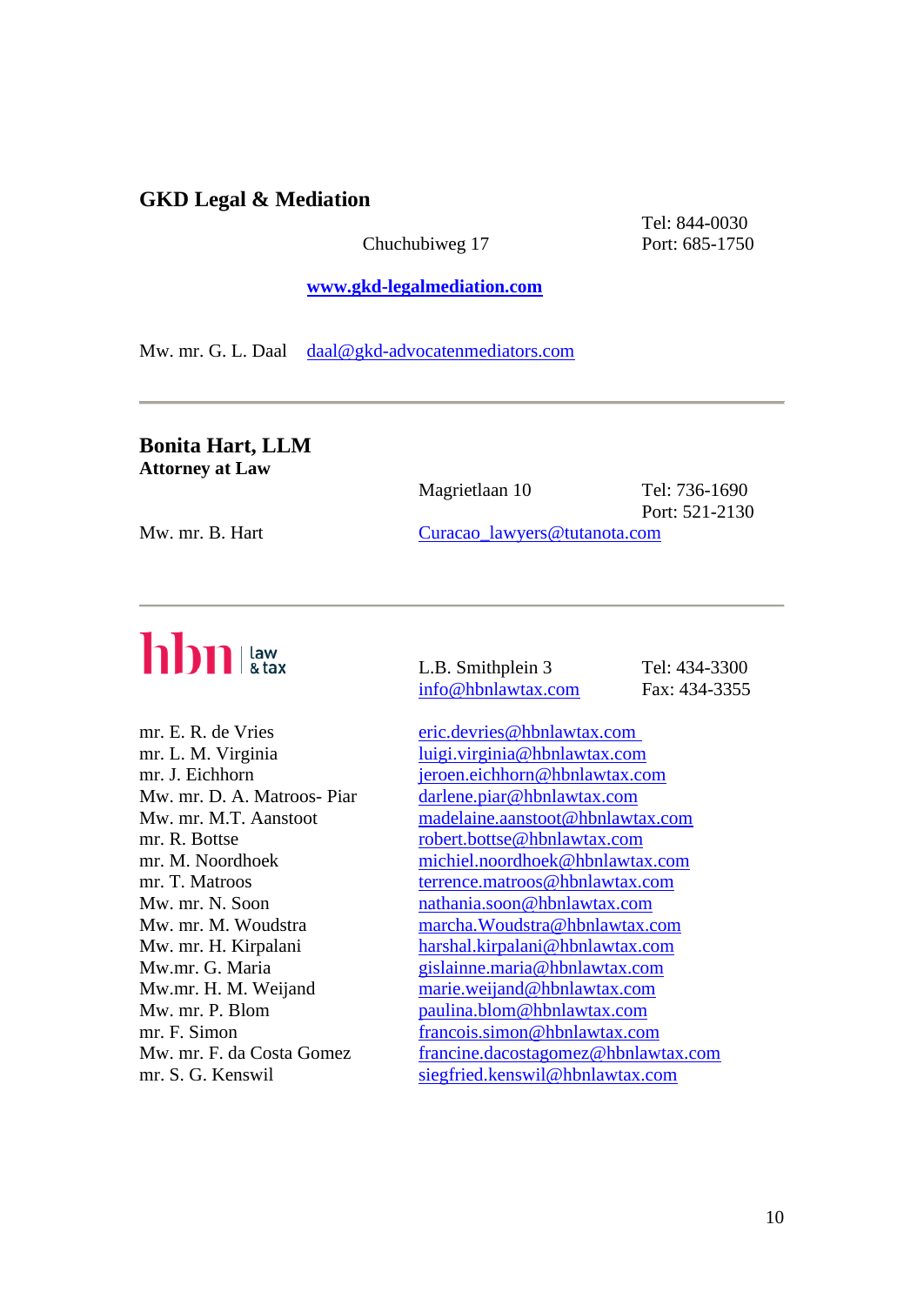| <b>Henriquez Law</b><br>Owner/ Attorney at Law | Rooi Catootjeweg 3A                           |                                   |
|------------------------------------------------|-----------------------------------------------|-----------------------------------|
|                                                | www.henriquezlaw.com<br>info@henriquezlaw.com |                                   |
| mr. A. K. E. Henriquez                         | achim@henriquezlaw.com                        | Tel: 738-7022<br>Port: $521-0022$ |

### **HMA Legal Services B.V.**

|                        | Grebbelinieweg 24<br>info@hmalegal.net  | Tel/Fax: 462-4673<br>Port: 562-1336 |
|------------------------|-----------------------------------------|-------------------------------------|
| mr. H. M. M. Alejandra | info.hmalegal@gmail.com                 |                                     |
| <b>Hook Legal</b>      | www.hooklegal.com<br>info@hooklegal.com | Port: 515-9712                      |
| Mw. mr. M. Van Hoek    | vanhoek@hooklegal.com                   |                                     |

## **Huizing & HUIZING Advocaten**

|                      | Rooi Catootjeweg #5 | Tel: 738-2311     |
|----------------------|---------------------|-------------------|
|                      |                     | Fax: 738-2314/315 |
| mr. A. Huizing       | info@huizinglaw.com |                   |
| mr. E. J. J. Huizing |                     |                   |

## **Hvanbl Legal Services**

|                      | Pietermaai 43           | Tel: 461-9222  |
|----------------------|-------------------------|----------------|
|                      |                         | Port: 561-0791 |
| mr. H. C. VanBlarcum | hyanblarcum@hotmail.com | Port: 511-0791 |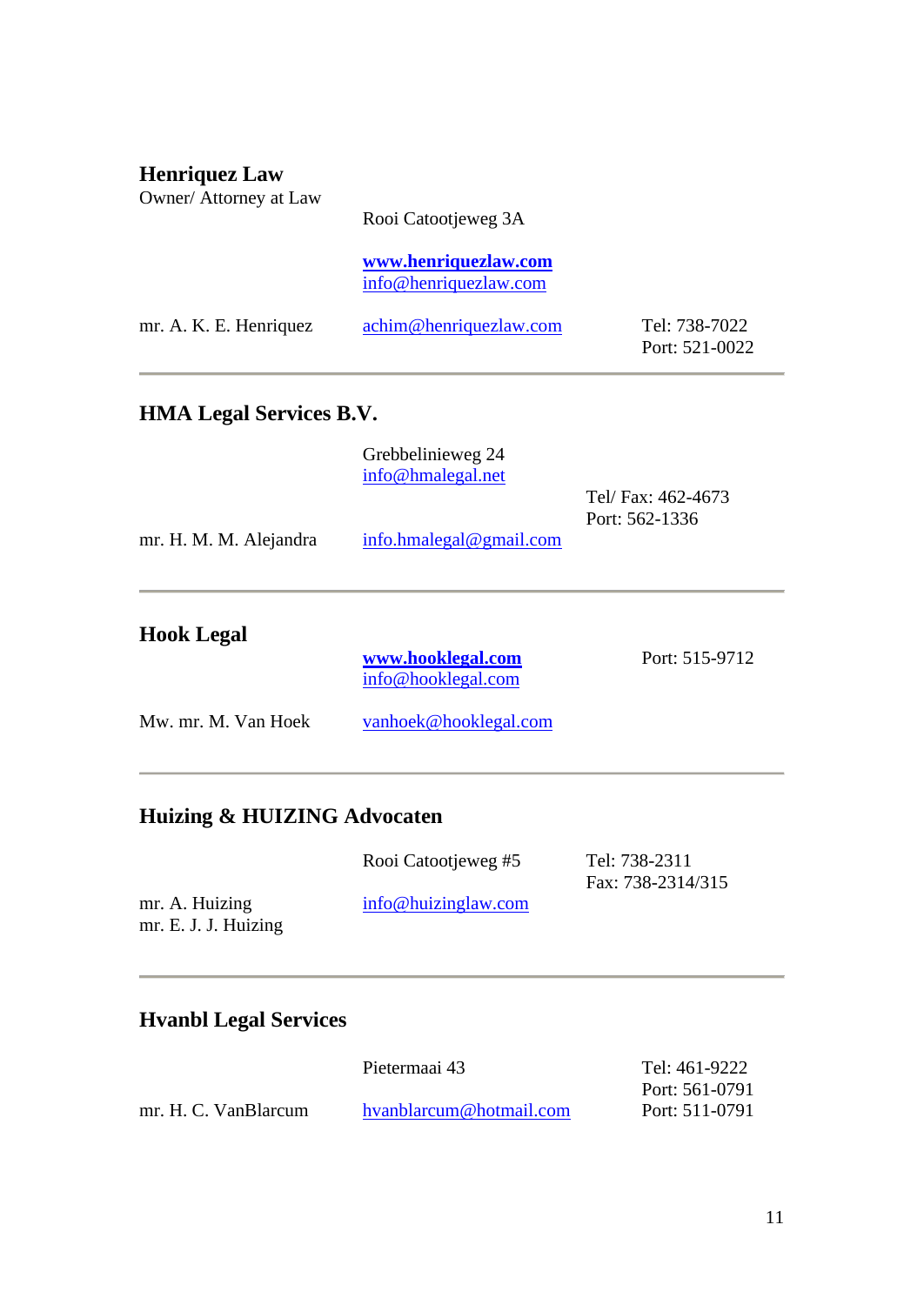### **Phyllis van den Hout**

| Attorney-at-Law / advocaat          | Kinikiniweg 2<br>www.justacuracao.com   | Tel: 738-0611                  |
|-------------------------------------|-----------------------------------------|--------------------------------|
| Mw. mr. P. van den Hout             | phyllis@justacuracao.com                |                                |
| <b>HUYZEN &amp; Associates</b>      |                                         |                                |
|                                     | Castorweg 22/24                         | Tel: 461-8199<br>Fax: 461-6305 |
| mr. R. J. Huyzen                    | info@ttmlaw.net<br>madeleine@ttmlaw.net |                                |
| Mw. mr. K. D. Bertrand              | bertrandlegalconsultancy@gmail.com      |                                |
| <b>Johannes</b><br><b>Advocaten</b> |                                         |                                |
|                                     | Jan Noorduynweg nst                     | Tel: 888-1883                  |
|                                     | <b>Esperamos Supermarket</b>            | Fax: 888-1838                  |
| mr. H. S. Johannes                  | johannesadvocaten@yahoo.com             | Port:513-3181                  |
| <b>Just Law BV.</b>                 | Schottegatweg Oost 10,                  | Port: 511-3344                 |
|                                     | building $1$ , $2nd$ floor.             |                                |
| mr. ing. E. J. Martha               | edselmartha@gmail.com                   |                                |
|                                     |                                         |                                |

## **KDL Legal B.V.**

Î.

|                      | Dr. Hugenholtzweg 57D   |                  |
|----------------------|-------------------------|------------------|
|                      |                         | Tel: 843 4300    |
| Mw. mr. K. de L'Isle | $delisle@KDL-Legal.com$ | Port: $670-4300$ |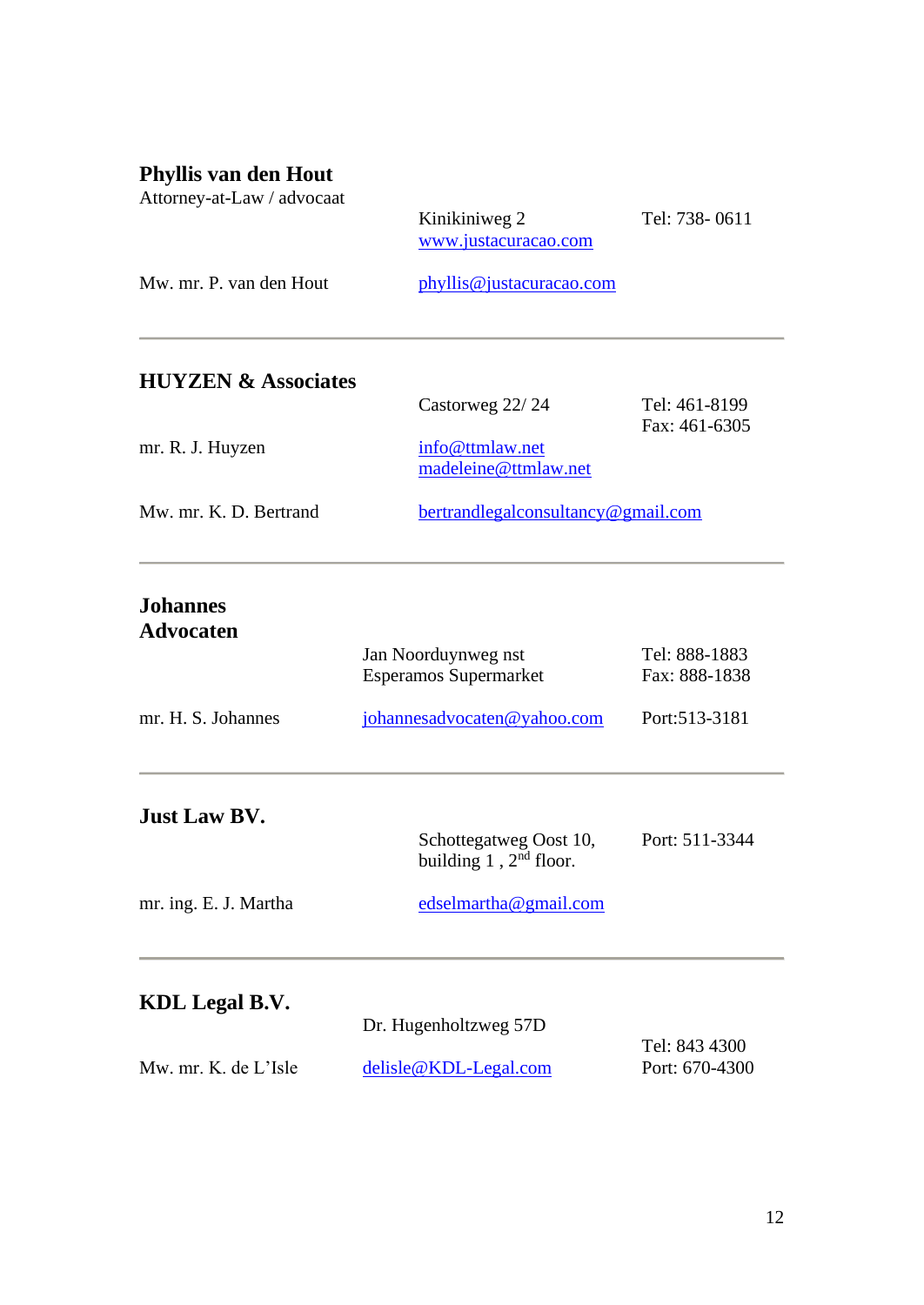#### **Kleinmoedig Attorneys at Law I Mediator**

Advocaten/Attorneys at Law

|                           | Juno Building, Junostraat no.2<br>P.O.Box 4729<br>www.klmd-law.com       | Tel: 461-3353<br>Port: 527-0456<br>Fax: 461-3376          |
|---------------------------|--------------------------------------------------------------------------|-----------------------------------------------------------|
| Mw. mr. A. K. Kleinmoedig | kleinmoedig@klmd-law.com                                                 |                                                           |
| <b>KNOPPEL Advocaten</b>  | Pietermaai 43<br>www.knoppel-advocaten.com<br>info@knoppel-advocaten.com | Tel: 461-9222/9922<br>Tel: 461-9933/9966<br>Fax: 461-9977 |
| Mw. mr. E. A. Knoppel     | e.knoppel@knoppel-advocaten.com                                          |                                                           |
| Kostrzewski Advocaten     |                                                                          |                                                           |

Port: 516-4056

Mw. mr. O. E. Kostrzewski [olga@henriquezlaw.com](mailto:olga@henriquezlaw.com)

### **DavidKock Legal**

|                                 | Passaatstraat 8 B<br>www.davidkock.com |                                 |
|---------------------------------|----------------------------------------|---------------------------------|
| $Mw$ , mr. M. O. Gomes          | maribel.gomes@dk.legal                 | Tel: 461-4677<br>Fax: 461-4678  |
| <b>Law Office Roque Koeyers</b> |                                        |                                 |
|                                 | Schouwburgweg 44                       | Tel: 738-1168<br>Fax: 738-1168  |
| mr. R. H. Koeijers              | reirock@yahoo.com                      | Port: 668-9548<br>Port: 5155924 |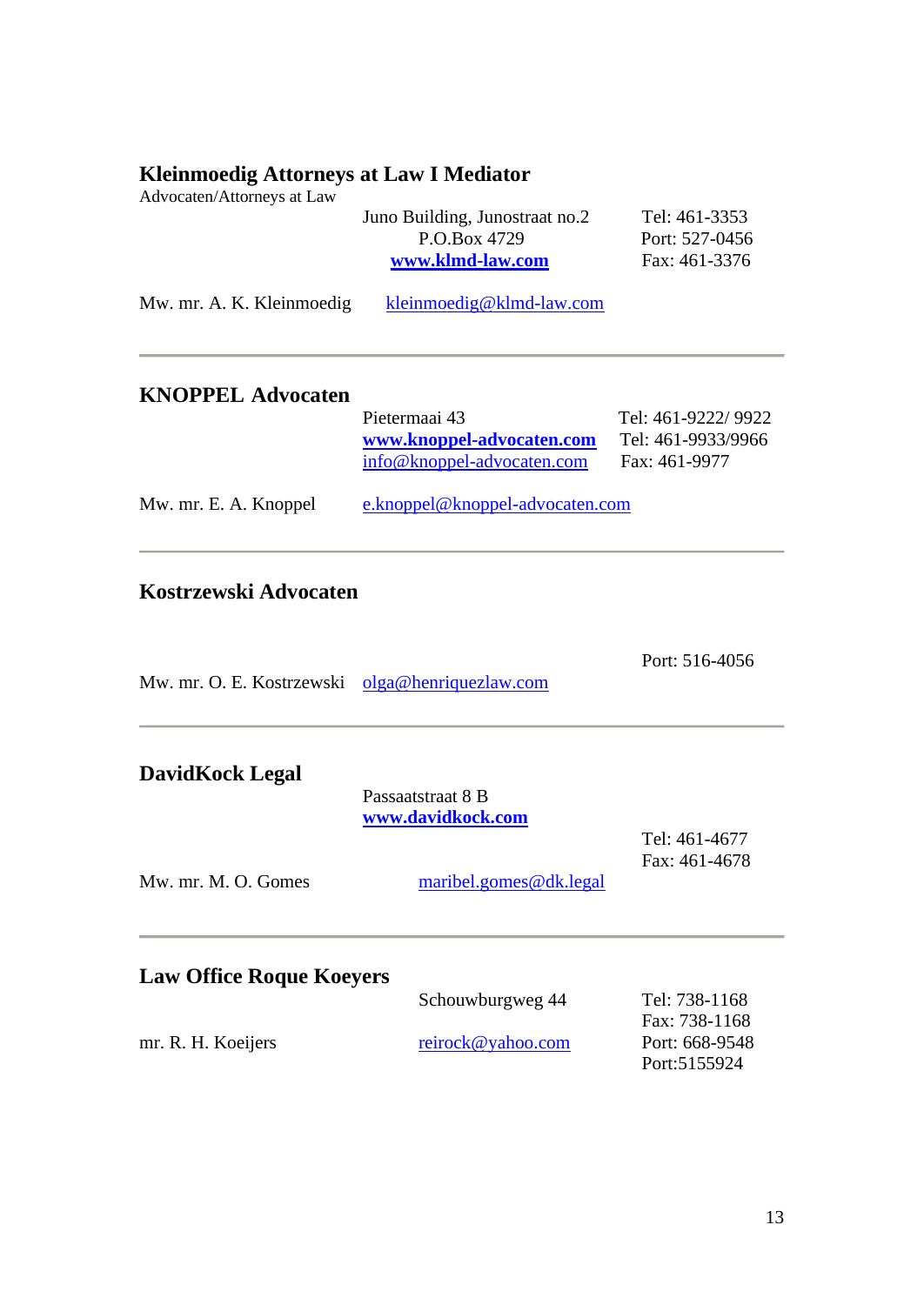### **LMS B.V.**

|                           | Christinalaan 11                 | Tel: 461-2990<br>Port: 522-4728 |
|---------------------------|----------------------------------|---------------------------------|
| mr. R. E. A. F. Bijkerk   | roelof.bijkerk@lms-advocaten.com |                                 |
| <b>Larmonie Advocaten</b> |                                  |                                 |
|                           | Grebbelinieweg #42               | Tel: 465-6006<br>Port: 679-4824 |
| mr. S. C. Larmonie        | sclarmonic@gmail.com             |                                 |

### **VAN DE LAARSCHOT & Associates**

Christinalaan 11

| www.ydlaarschot.com  | Tel: 461-6744 |
|----------------------|---------------|
| info@vdlaarschot.com | Fax: 461-5877 |

mr. P. E. A. L. M. van de Laarschot [paul.vandelaarschot@vdlaarschot.com](file:///C:/Users/Nadeska/AppData/Local/Microsoft/Windows/INetCache/Content.Outlook/AppData/Local/Microsoft/Windows/Temporary%20Internet%20Files/Content.Outlook/SGMRPTLQ/paul.vandelaarschot@vdlaarschot.com)

#### **L& CC**

| Legal & Compliance Consultancy |                      |                |
|--------------------------------|----------------------|----------------|
|                                | Dr. H. Fergusonweg 3 | Port: 698-7151 |
|                                |                      | Port: 660-2155 |
| Mw. mr. N.V. R. Doekhie        | ndoekhie@gmail.com   |                |

### **423 Legal Loft**

|                      | Grebbelinieweg 24   |                |
|----------------------|---------------------|----------------|
|                      | www.423legal.com    | Tel: 737-2441  |
|                      |                     | Fax: 737-2443  |
| Mw. mr. J. C. Meulen | meulen@423legal.com | Port: 678-6239 |
|                      |                     |                |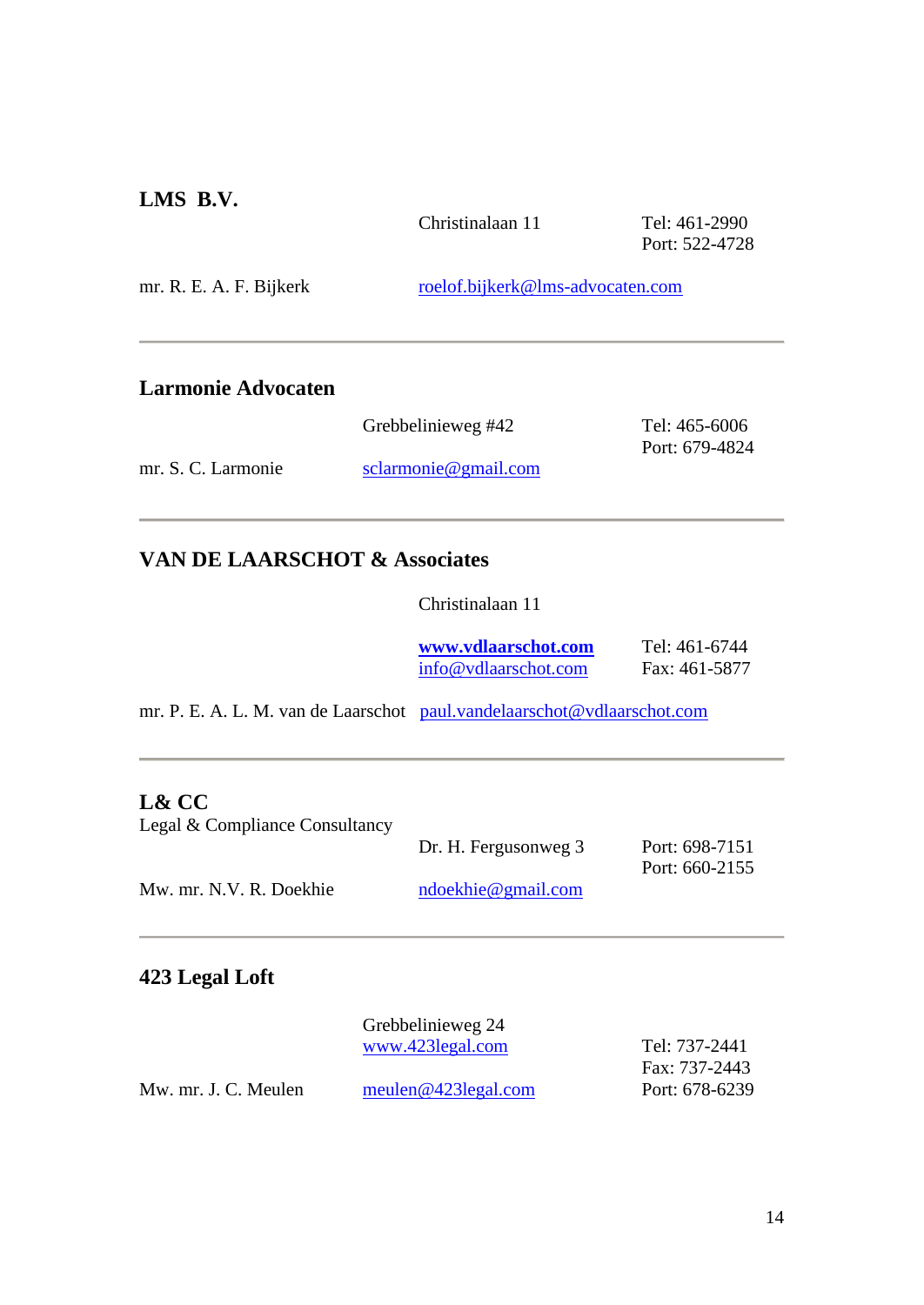## **Legal Service Curaçao**

| Mw. mr. S. Kersbergen                      | sonjakersbergen@gmail.com                     | Port: 522-7751<br>Tel: 767-3947  |
|--------------------------------------------|-----------------------------------------------|----------------------------------|
| <b>LEXXIO Atorneys &amp; Consultants</b>   |                                               |                                  |
|                                            | Hoogstraat 18 -22<br>www.lexxio.legal         |                                  |
| Mw. mr. T. De Palm<br>Mw. mr. S. S. Jansen | tiffany@lexxio.legal<br>sixienne@lexxio.legal | Port: 685-4724<br>Port: 670-0455 |
| Luidens & Luidens Advocaten N.V.           |                                               | $T_2$ 1. $465.2250$              |

|                       | Tel: 405-3250 |
|-----------------------|---------------|
| Kaya Jombi Mensing 17 | Fax: 461-7172 |
|                       |               |

| Mw. mr. J. F. Luidens | joyce@luidensadvocaten.com |
|-----------------------|----------------------------|
|                       |                            |

### **Marshall Law**

|                       | <b>Bon Bini Business Center</b><br>Schottegatweg Oost #10, Building 1 Port: 561-1972<br>Unit H4, 2 nd floor. | Tel: 843-1972 |
|-----------------------|--------------------------------------------------------------------------------------------------------------|---------------|
| mr. C. S. F. Marshall | cliffordmarshall@gmail.com                                                                                   |               |

| <b>Megacorp Advocaten</b> |  |  |
|---------------------------|--|--|
|---------------------------|--|--|

|                                      | De Ruyterkade 52                                         | Tel: 461-4695 |
|--------------------------------------|----------------------------------------------------------|---------------|
|                                      | www.megacorp-advocaten.com                               |               |
| Mw. mr. N. B. Louisa<br>mr. R. Koert | nirayca@megacorp-advocaten.com<br>rakoertlegal@yahoo.com |               |
|                                      |                                                          |               |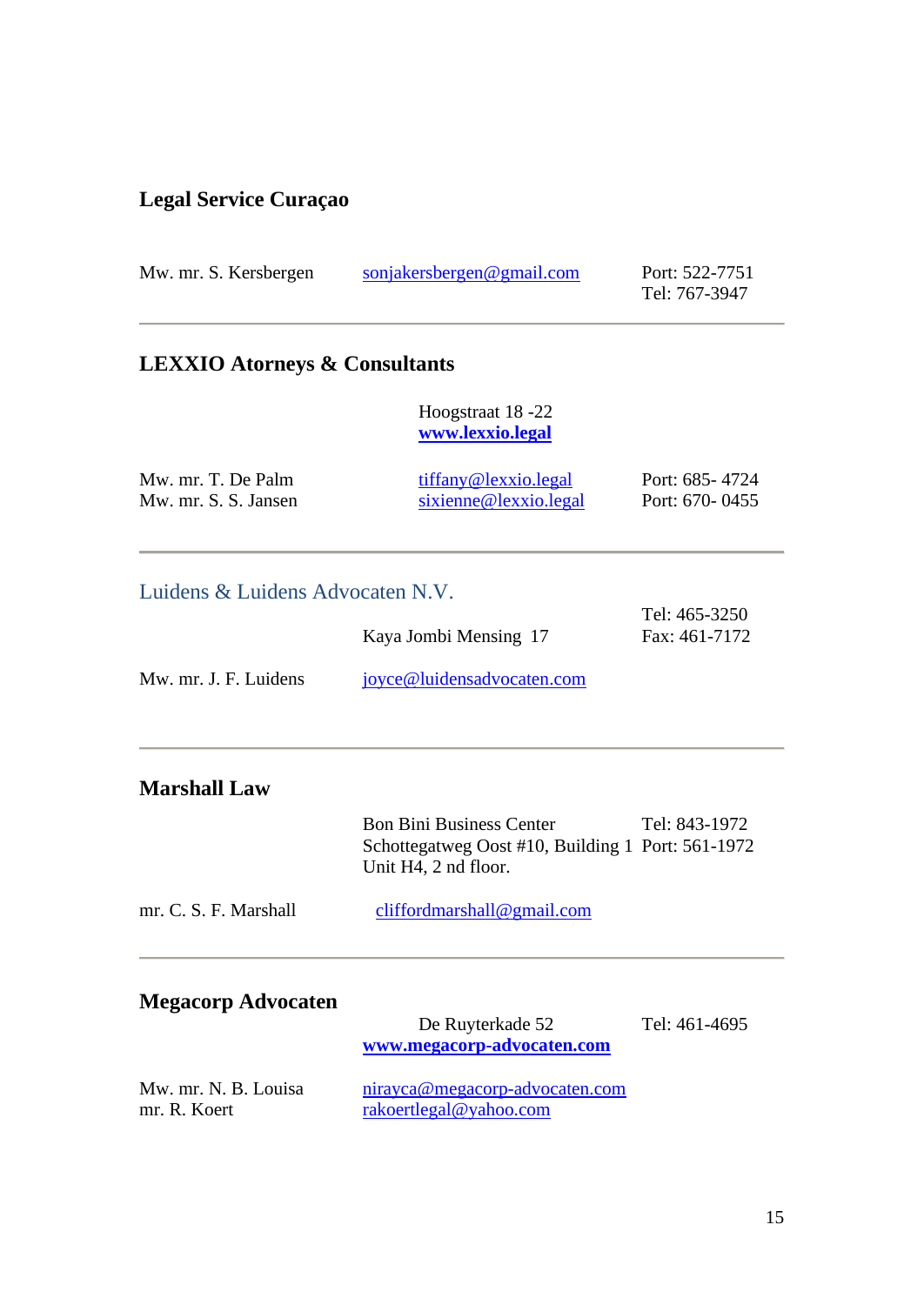#### **Advocatenpraktijk mr.G.A. Mercalina NV.**

Kaya Strauss 31

Tel: 747-7131 Port: 516-1115

| Mw. mr. G. A. Mercalina | denname@gmail.com |
|-------------------------|-------------------|
|                         |                   |

**Mishre Legal** 

Port: 676-2308

mr. D.D. Sewnandan Mishre dinesh@mishre-legal.com

### **Moenir-Alam Legal and Business Consultant N.V.**

|                                                              | Elias Moreno Blvd 132                                                    | Tel: 465-8825 |
|--------------------------------------------------------------|--------------------------------------------------------------------------|---------------|
|                                                              |                                                                          | Fax: 465-6354 |
|                                                              | Secretariaat@ma-attorneysatlaw.com                                       |               |
| mr. Ir. I. F. Moenir-Alam<br>Mw. mr. R. N. S. M. Moenir-Alam | Moeniralam.i@ma-attorneysatlaw.com<br>Moeniralam.r@ma-attorneysatlaw.com |               |
|                                                              |                                                                          |               |



Dr. Henri Ferguesonweg 6 Tel: 736-5480 [info@murray-attorneys.com](mailto:info@murray-attorneys.com)

mr. M. F. Murray [mirto@murray-attorneys.com](mailto:mirto@murray-attorneys.com) Mw. mr. S. A. Hortencia [hortencia@murray-attorneys.com](mailto:hortencia@murray-attorneys.com) Mw. mr. S. Anthonio [anthonio@murray-attorneys.com](mailto:anthonio@murray-attorneys.com) mr. K.A. Doekhi [doekhi@murray-attorneys.com](mailto:doekhi@murray-attorneys.com)

**MXLaw** Fokkerweg 44-1 [www.mxlawdc.com](http://www.mxlawdc.com/) Tel: 788-6959 Mw. mr. M.A. van der Hoeven [vanderhoeven@mxlawdc.com](mailto:vanderhoeven@mxlawdc.com) Port: 567-2532 Mw. mr. X.A. Chelius [chelius@mxlawdc.com](mailto:chelius@mxlawdc.com) Port: 513-4688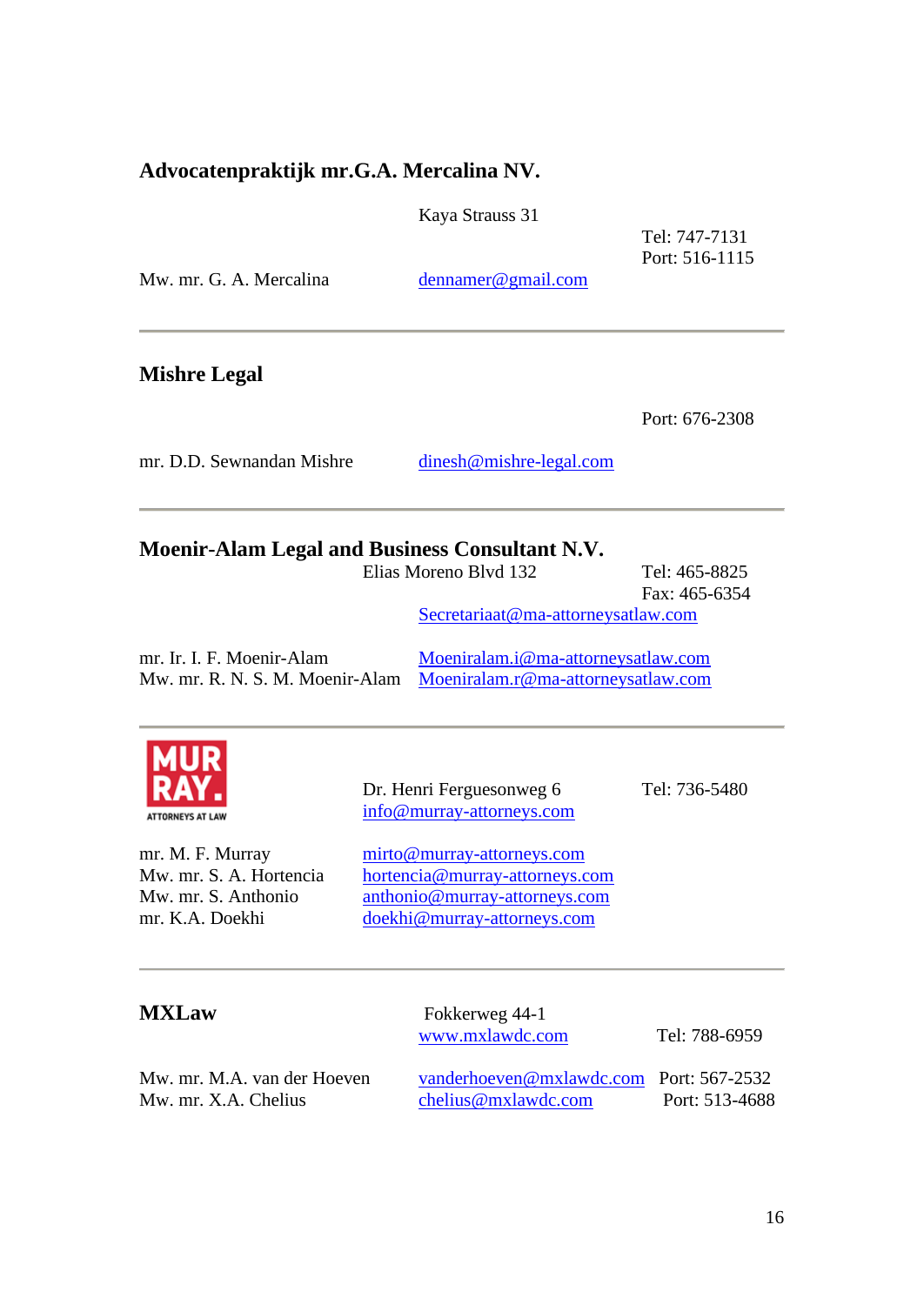## **Nagelmakers Advocaten**

|                                                                        | Perseusweg 12                                                                | Tel: 846-5000<br>Tel: 461-9644<br>Fax: 461-9645 |
|------------------------------------------------------------------------|------------------------------------------------------------------------------|-------------------------------------------------|
| Mw. mr. B. Nagelmakers<br>Mw. mr. C. Van der Slikke<br>Mr. D. Doornbos | barbara@nagelmakers.com<br>$card@nagel$ makers.com<br>david@nagel makers.com |                                                 |

### **Advocatenkantoor Osemar**

|                | Kaya seru Kristof nr.7    | Port: 522-6161 |
|----------------|---------------------------|----------------|
| mr. S.F. Osepa | s.f.osepa@osemarlegal.com |                |
|                |                           |                |
| $\sim$         |                           |                |

#### **Osepa**

| Advocaten.Lawyers |                    |                   |
|-------------------|--------------------|-------------------|
|                   | Pietermaaiplein 12 | Tel: 461-6181     |
|                   |                    | Fax: $462 - 6565$ |
| mr. S. P. Osepa   | sosepa@osepabv.com |                   |
|                   |                    |                   |

## **OX & WOLF**

legal partners

| regate paranelle        | Mercuriusstraat 24<br>www.ox-wolf.com | Tel: 843-4343 ext.102<br>Fax: 843-4343 |
|-------------------------|---------------------------------------|----------------------------------------|
| Mw. mr. C. A. D. Jänsch | jaensch@ox-wolf.com                   |                                        |
| Mw. mr. M. Hammoud      | hammoud@ox-wolf.com                   |                                        |
| Mw. mr. K. D. Keizer    | keizer@ox-wolf.com                    |                                        |
| Mw. mr. S. M. Altena    | $altena@ox-wolf.com$                  |                                        |
| Mw. mr. W. Princée      | $prince @$ ox-wolf.com                |                                        |
| Mw. mr. S. Francisco    | francisco@ox-wolf.com                 |                                        |
|                         |                                       |                                        |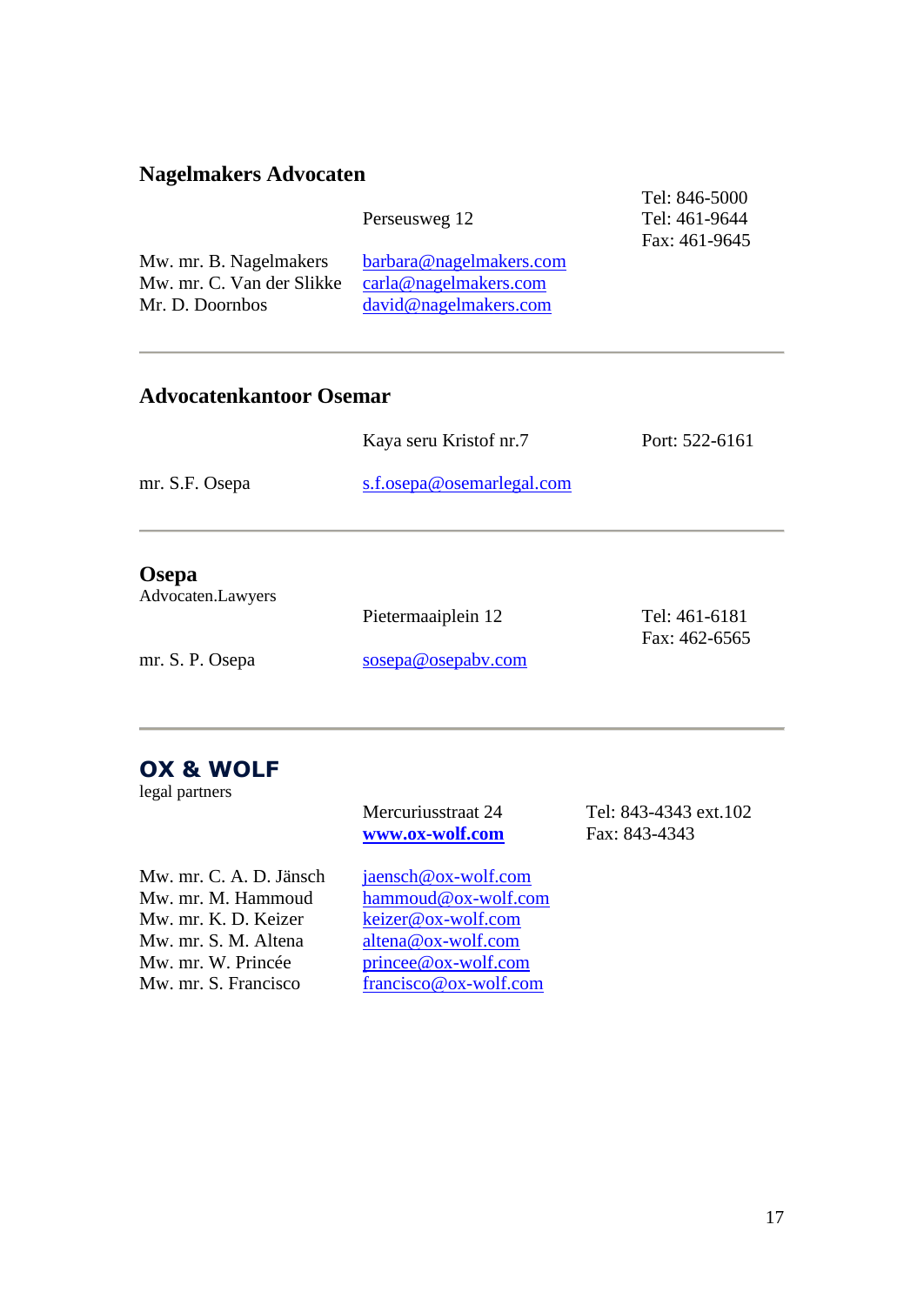### **Advocatenkantoor mr. E. E. Palm-Meyer**

The Triangle Green House, Hoogstraat 18-22

|                                                       | Tel: 650-0565  |
|-------------------------------------------------------|----------------|
| Mw. mr. E. E. Palm-Meyer, c.n. Etline@fqfscuracao.com | Port: 664-7192 |
|                                                       | Port: 569-0372 |

### **PC Janssen Advocaten**

|                        | Grebbelinieweg 44                             | Port: 676-0805 |
|------------------------|-----------------------------------------------|----------------|
| Mw. mr. P. Janssen     | janssen@pcjanssen.com                         |                |
| <b>Profectus Legal</b> | Hoogstraat 18-22                              |                |
| mr. L. F. Herben       | www.profectus.legal<br>Herben@profectus.legal | Tel: 844-0062  |
|                        |                                               |                |

#### **RC LEGAL attorney/advocaat/abogado**

|                      | Mahaaiweg 9 A<br>info@rclegal.lawyer | Tel/fax: 788-0157<br>Port: 527 - 0622 |
|----------------------|--------------------------------------|---------------------------------------|
| mr. R. M. L. Conquet | rainey@rclegal.lawyer                |                                       |

### **RBC Royal Bank N.V.**

Legal Department Angela (Lita) F.V. ten Houte de Lange- Pietersz, Legal Advisor

Kaya Flamboyan 1 Tel: 763-8253

Fax: 763-8252

Mw. A. F.V. ten Houte de Lange- Pietersz [lita.pietersz@rbc.com](mailto:lita.pietersz@rbc.com)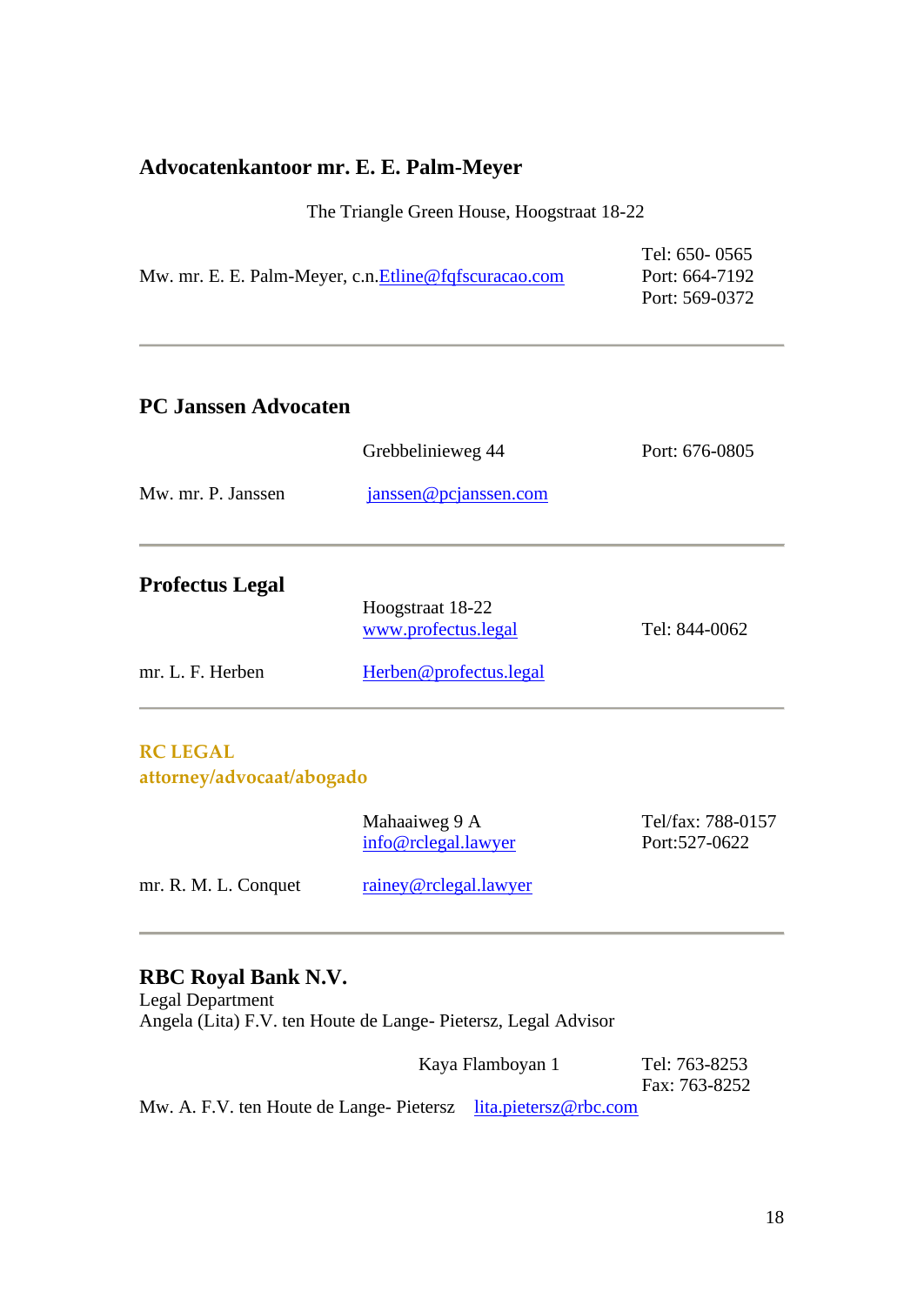## **Advocatenpraktijk Russel E. Martis B.V., h.o.d.n. REM Advocaten**

|                                     | Hoogstraat 44                            |                                 |
|-------------------------------------|------------------------------------------|---------------------------------|
| mr. R. E. Martis                    | remadvocaten@gmail.com                   | Tel: 789-9795<br>Port: 668-9795 |
| G. Rellum<br>Attorney at law        |                                          |                                 |
| mr. G. Rellum                       | Kaya Seru Cueba 16<br>rellumgc@yahoo.com | Port: 523-3012                  |
| <b>Saleh Law Offices</b>            |                                          |                                 |
|                                     | Fergusonweg 5-5B                         | Tel: 461-0689                   |
| mr. S. M. Saleh                     | sergio.saleh@smsaleh.com                 |                                 |
| <b>Advocatenkantoor Scheidelaar</b> |                                          |                                 |
| mr. J. H. Scheidelaar               | Onaweg 4B<br>jhslaw@hotmail.com          | Tel: 737-6254<br>Fax: 737-9397  |
|                                     |                                          |                                 |

### **Rechts- en Bemiddelingspraktijk Scheperboer & Parris N.V.**

| Sta.Rosaweg # $25$                                                                                                 |                               |
|--------------------------------------------------------------------------------------------------------------------|-------------------------------|
|                                                                                                                    | Tel:737-9988<br>Fax: 738-9944 |
| mr. drs. B. W. Scheperboer b.scheperboer@spcuracao.com<br>Mw. mr. G.Scheperboer-Parris g.scheperboer@spcuracao.com |                               |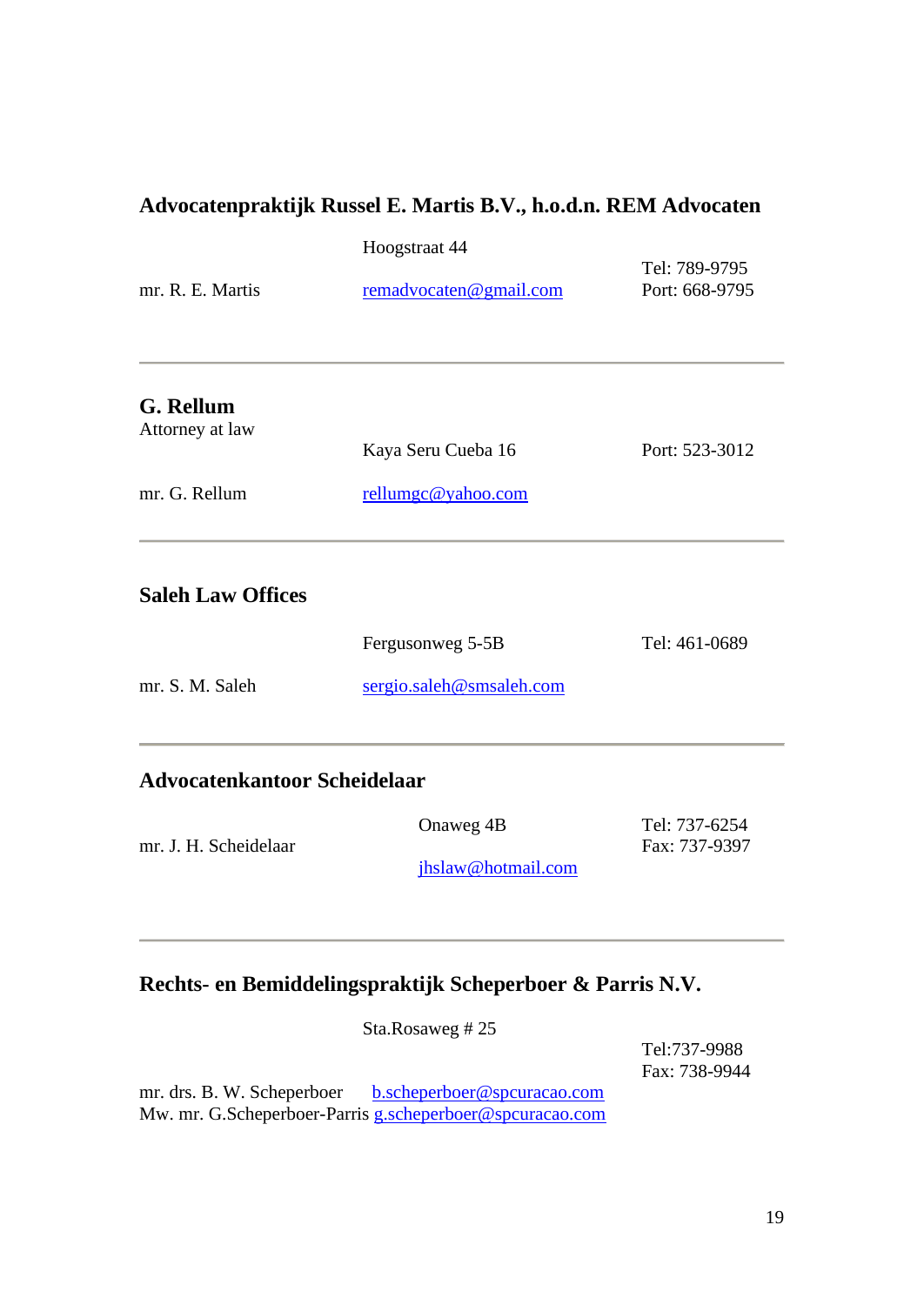### **Advocatenpraktijk SINTIAGO**

|                           | Polluxweg # $4$      | Tel: 738-0500<br>Fax: 738-0501 |
|---------------------------|----------------------|--------------------------------|
| Mw. mr. J. D. C. Sintiago | info@sintiagolaw.com |                                |
|                           |                      |                                |

### **AC SMALL**

| Trusted Legal & Business Advisors | Chuchubiweg 17               |               |
|-----------------------------------|------------------------------|---------------|
|                                   | www.andresmall.com           | Tel: 844-0048 |
|                                   |                              | Port:512-9919 |
| mr. A. C. Small                   | $and \nre@and \nresmall.com$ |               |
|                                   |                              |               |

### **SMEULDERS ADVOCATEN**

|                             | Lyraweg # $76$                                                   |  |
|-----------------------------|------------------------------------------------------------------|--|
| Mw. mr. dr. T. F. Smeulders | toossmeulders@yahoo.com Port: 567-8977<br>smeulderslaw@gmail.com |  |

#### **Solid. Attorneys**

Cascoraweg 40 Tel: 846-8888

| Mw. mr. E. M. Pennings   | pennings@solidattorneys.com   |
|--------------------------|-------------------------------|
| Mw. mr. G. W. Wesselingh | wesselingh@solidattorneys.com |

### **Soliana, Bonapart & Aardenburg III**

Advocaten/Attorneys at law

| Pietermaai 23                    |                |
|----------------------------------|----------------|
| P.O.Box 113                      | Tel: 461-3833/ |
| www.sba-advocaten.com            | Fax: 465-2890  |
| generalcuracao@sba-advocaten.com | Fax: 461-7662  |

Tel: 461-3833/832 **[www.sba-advocaten.com](file:///C:/Users/Nadeska/AppData/Local/Microsoft/Windows/Temporary%20Internet%20Files/Content.Outlook/AppData/Roaming/Microsoft/Word/www.sba-advocaten.com)** Fax: 465-2890

mr. A. Ch. van Hoof [hoofa@sba-advocaten.com](mailto:hoofa@sba-advocaten.com)

mr. M. F. Bonapart [bonapartm@sba-advocaten.com](file:///C:/Users/Nadeska/AppData/Local/Microsoft/Windows/Temporary%20Internet%20Files/Content.Outlook/AppData/Roaming/Microsoft/Word/bonapartm@sba-advocaten.com) mr. T. Aardenburg [aardenburgt@sba-advocaten.com](file:///C:/Users/Nadeska/AppData/Local/Microsoft/Windows/Temporary%20Internet%20Files/Content.Outlook/AppData/Roaming/Microsoft/Word/aardenburgt@sba-advocaten.com) Mw. mr. G.B. Steward [stewardm@sba-advocaten.com](mailto:stewardm@sba-advocaten.com) Mw. mr. P.C.M. Tweeboom [tweeboomp@sba-advocaten.com](mailto:tweeboomp@sba-advocaten.com) Mw. mr. L. S. Davelaar [Davelaarl@sba-advocaten.com](mailto:Davelaarl@sba-advocaten.com) mr. E. van der Plank [planke@sba-advocaten.com](mailto:planke@sba-advocaten.com) mr. B. Zending [zendingb@sba-advocaten.com](mailto:zendingb@sba-advocaten.com)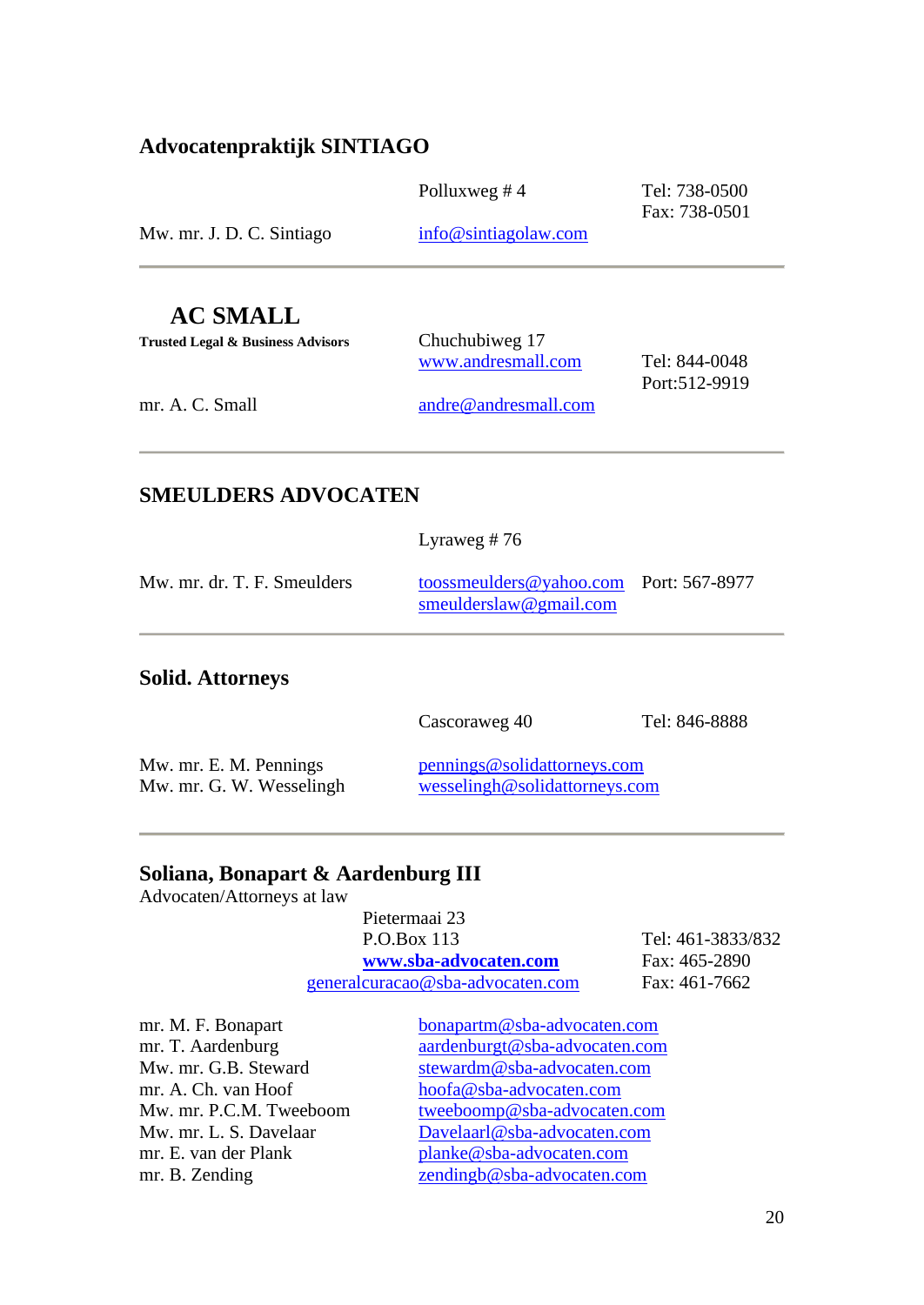### **Spigt Dutch Caribbean N.V.**

Mw. O. Minguel

Scharlooweg 33 Tel: 461-8700

Fax: 461-8073

mr. M.W. J. H. Welten [martijn.welten@spigtdc.com](mailto:martijn.welten@spigtdc.com) Mw. mr. M. Bergervoet [maike.bergervoet@spigtdc.com](mailto:maike.bergervoet@spigtdc.com)<br>mr. J. A. Starreveld Jeroen.starreveld@spigtdc.com [Jeroen.starreveld@spigtdc.com](mailto:Jeroen.starreveld@spigtdc.com) mr. D. M. Douwes [douwe.douwes@spigtdc.com](mailto:douwe.douwes@spigtdc.com) Mw. mr. E.P.A. Romer [lisa.romer@spigtdc.com](mailto:lisa.romer@spigtdc.com) Mw. mr. G. Merselina [gabrielle.merselina@spigtdc.com](mailto:gabrielle.merselina@spigtdc.com)

#### **Stichting Sint Elisabeth Hospitaal**

Algemeen Secretaris Raad van Bestuur

|                                            | Breedestraat 193 (O) Tel: 462-4900 ext.3033 |                                |
|--------------------------------------------|---------------------------------------------|--------------------------------|
| Mw.mr. S. Pendjol-Klarenbeek               | spendjol-klarenbeek@sehos.cw                |                                |
| <b>SULVARAN &amp; Partners</b><br>$(S\&P)$ | Cas Coraweg 53<br>splawyers@splawyers.biz   | Tel: 461-8722<br>Fax: 461-7926 |
| Mw. mr. A. Sulvaran                        | asulvaran@splawyers.biz                     |                                |
| <b>Thomson Law</b>                         |                                             |                                |

Kaya Progreso 48

| Mw. mr. S. E. Thomson | $sandra@thomson-legal.com$ Tel: 767-5200 |                |
|-----------------------|------------------------------------------|----------------|
|                       |                                          | Port: 526-7979 |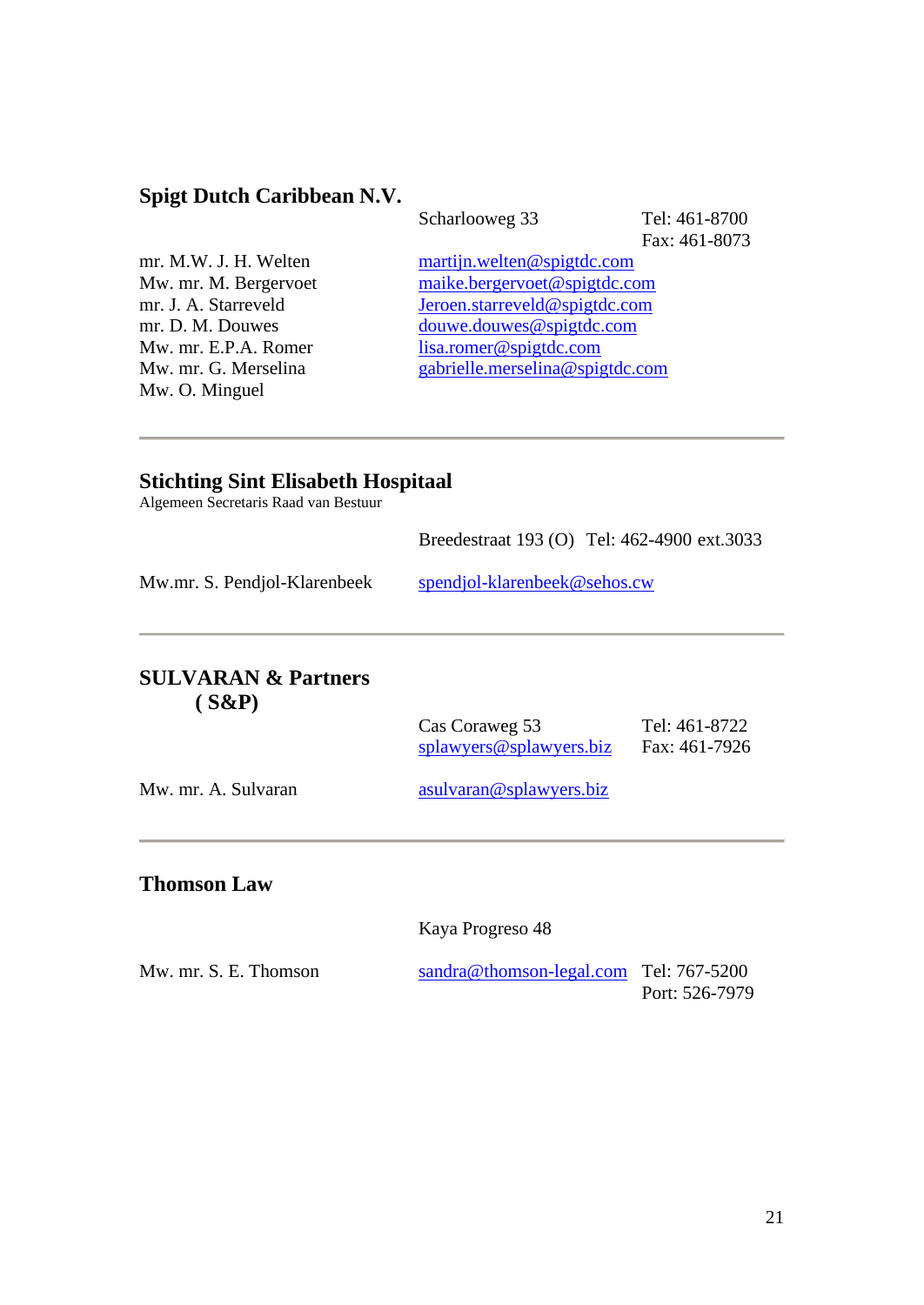#### **Triple A Attorneys**

TRIAS Building Hanchi Snoa 19 Tel: 465-8298

Fax: 465-8299

**[www.triplea.law](http://www.triplea.law/)** [info@triplea.law](mailto:info@triplea.law)

mr. drs. E. Bokkes [bokkes@triplea.law](mailto:bokkes@triplea.law)<br>Mw. mr. S. M. Blonk blonk@triplea.law Mw. mr. S. M. Blonk<br>Mw. mr. Joanne Laclé – Jansen jansen@triplea.law Mw. mr. Joanne Laclé – Jansen

#### **Tromp & Partners B.V.**

|                 | Wilhelminalaan 9 (Emmastad) |                 |
|-----------------|-----------------------------|-----------------|
|                 | www.tromplegal.com          |                 |
|                 |                             | Tel: 736-9058   |
| mr. R. J. Tromp | tromp@tromplegal.com        | Port: 514-9058. |

### **True Lawyers Law & Mediation**

#### Pietermaai 20

| Mw. mr. M-J. Eisden  | eisden@true-lawyers.com | Port: 521-4822 |
|----------------------|-------------------------|----------------|
| Mw. mr. J. E. Lovert | lovert@true-lawyers.com | Port: 518-9785 |
| Mw. mr. N. Meyer     | meyer@true-lawyers.com  | Port 685-5776  |

### **UD Legal Services B.V.**

|       | Hoogstraat nr. 44           |
|-------|-----------------------------|
| ckens | uldrick dickens@hotmail.com |

mr. U. Dickens

Port: 520-7321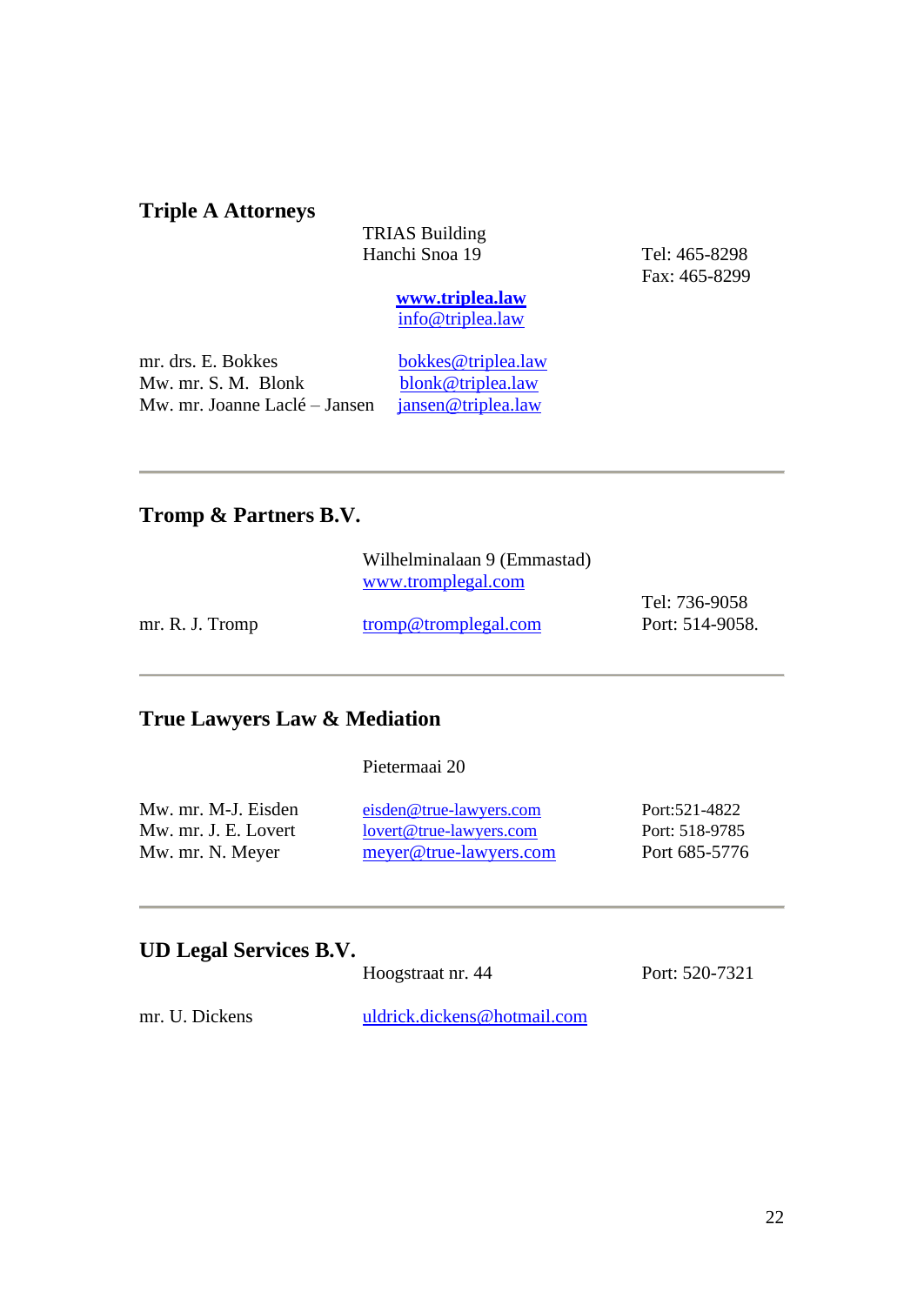#### **United Telecommunication Service N.V. (UTS) Legal & Regulatory Affairs Depatment**

Corporate Advisor Legal & Regulatory Affairs

## Berg Arrarat 1 **[www.lla.com](http://www.lla.com/) | [www.uts.cw](http://www.uts.cw/)** Tel: 777-1228 mr. Ir. R. Rijnberg [Robert.Rijnberg@cwc.com](mailto:Robert.Rijnberg@cwc.com) Port: 563-2317 Fax: 888-2134 **Vaders Advocaten**  Pietermaaiplein 11 B Tel: 465-5588 [info@vadersadvocaten.com](mailto:info@vadersadvocaten.com) Fax: 465-5583 Mw. mr. M. Vaders [marije@vadersadvocaten.com](mailto:marije@vadersadvocaten.com)

### **Advocatenkantoor in 't Veld**

| Mw. mr. S. in 't Veld   | sandra@in-t-veld.com | Port: 563-3035                 |
|-------------------------|----------------------|--------------------------------|
| <b>VENTI II LAW</b>     |                      |                                |
| Legal and Consultancy   | Pareraweg 45         | Tel: 465-1843<br>Port:522-1843 |
| Mw. mr M. B. M. Vásquez | vasquez@xxii-law.com |                                |
| <b>Voigt Legal</b>      | Perseusweg 2         |                                |
|                         |                      | $T - 1.$ $1 \in \Omega$        |

|                    |                                            | Tel: 465-0913  |
|--------------------|--------------------------------------------|----------------|
| mr. L. Voigt       | lvoigt@deletseladvocaat.com Port: 511-2248 |                |
|                    | $\text{voigt@voigtlegal.com}$              |                |
| Mw. mr. J. Schmitz | schmitz@voigtlegal.com                     | Port: 540-2275 |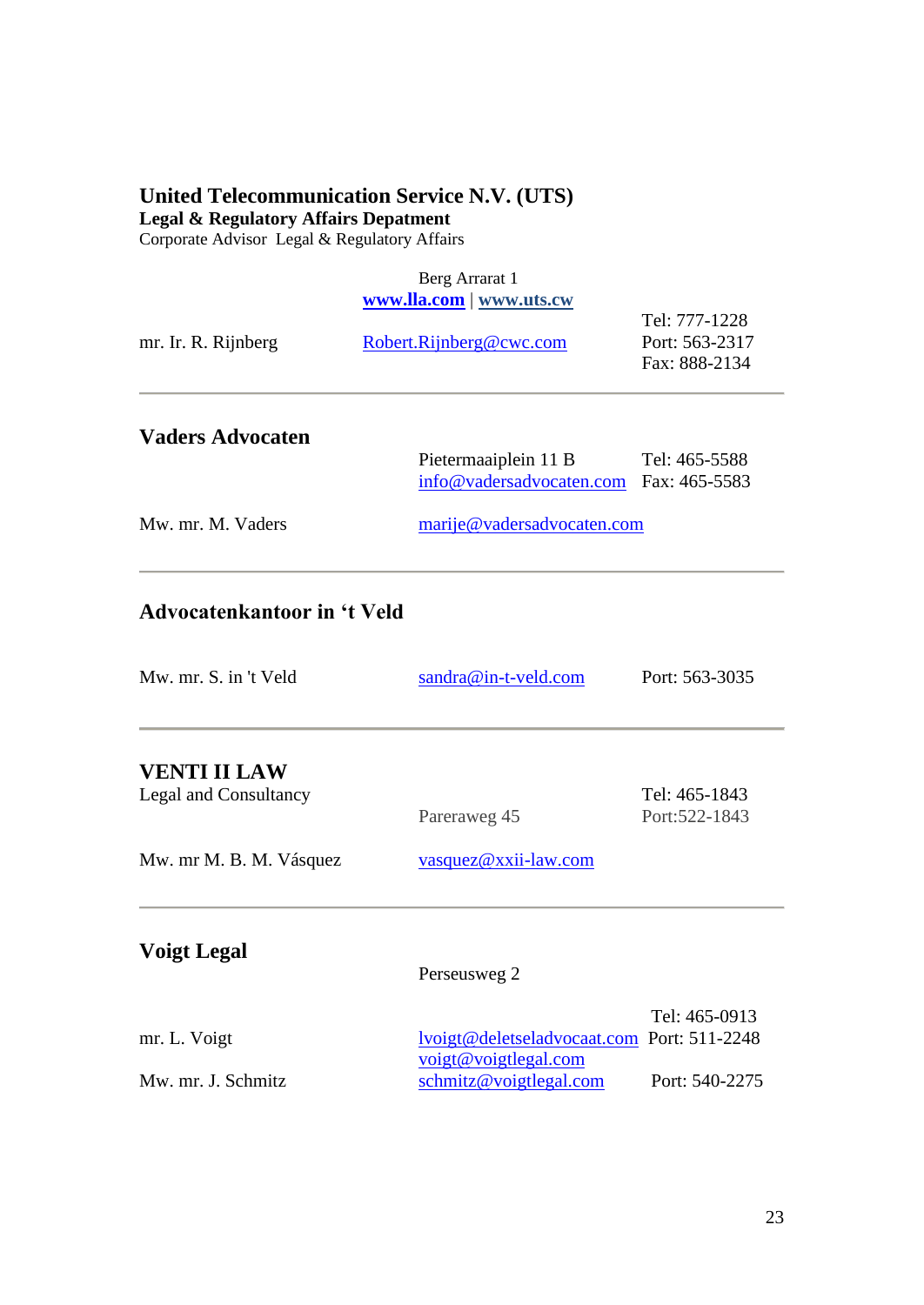### **Wildeman Legal & Mediation**

Professor Kernkampweg 15

Tel: 843- 0078

| Mw. mr. D. M. Wildeman | $did$ wildeman legal.com                      | Port: $511 - 1338$ |
|------------------------|-----------------------------------------------|--------------------|
| Mw. mr. J. F. Baart    | $i$ essottiz@wildemanlegal.com Port: 516-2000 |                    |

| <b>Wilsoe Advocaten</b> |                                  |               |
|-------------------------|----------------------------------|---------------|
|                         | Pietermaaiplein 12               | Tel: 461-7887 |
|                         |                                  | Fax: 461-8801 |
| mr. E. B. Wilsoe        | advocatenkantoorwilsoe@gmail.com |               |

| <b>VPM LAW</b>      |                     |                |
|---------------------|---------------------|----------------|
|                     | Chuchubiweg 17      |                |
|                     | www.vpm-law.com     | Tel: 844-0044  |
|                     |                     | Fax:844-0044   |
| Mw. mr. V. P. Maria | valerie@vpm-law.com | Port: 517-0686 |
|                     |                     |                |

### **Advocatenpraktijk Winter**

|                  | Kaya Garapa E-43   | Port: 525-6769 |
|------------------|--------------------|----------------|
| mr. A. J. Winter | ajwinter@yahoo.com |                |

### **De Winter Advocaten**

|                                      | Saliña Galleries D 205A<br>secretariat@dewinterlaw.com Fax: 461-2891 | Tel: 461-2895 |
|--------------------------------------|----------------------------------------------------------------------|---------------|
| mr. A. De Winter<br>Mw. mr. A. Faria | arend@dewinterlaw.com<br>andreina.faria@dewinterlaw.com              |               |